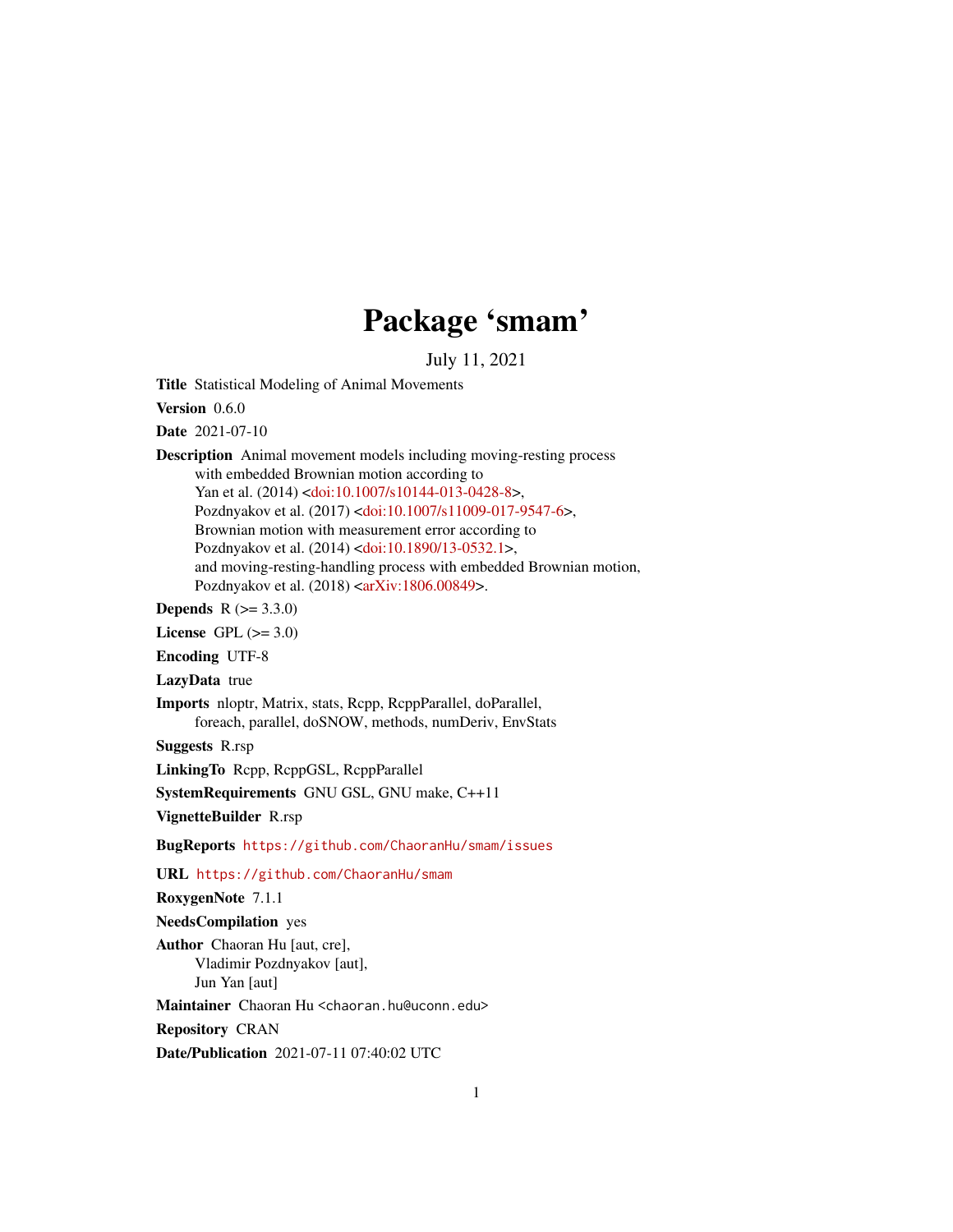# <span id="page-1-0"></span>R topics documented:

|       | $approxNormalOrder \dots \dots \dots \dots \dots \dots \dots \dots \dots \dots \dots \dots \dots \dots \dots \dots \dots$ | $\overline{2}$ |
|-------|---------------------------------------------------------------------------------------------------------------------------|----------------|
|       | dtm                                                                                                                       | 3              |
|       | $estVarMRME$ Godambe $\ldots \ldots \ldots \ldots \ldots \ldots \ldots \ldots \ldots \ldots \ldots \ldots$                | $\overline{4}$ |
|       |                                                                                                                           | -6             |
|       |                                                                                                                           | $\overline{7}$ |
|       | fitMM                                                                                                                     | - 9            |
|       | fitMR                                                                                                                     |                |
|       |                                                                                                                           |                |
|       |                                                                                                                           |                |
|       |                                                                                                                           |                |
|       |                                                                                                                           |                |
|       |                                                                                                                           |                |
|       |                                                                                                                           |                |
|       |                                                                                                                           |                |
|       | rMR                                                                                                                       |                |
|       |                                                                                                                           |                |
|       |                                                                                                                           |                |
|       | smam                                                                                                                      |                |
|       |                                                                                                                           |                |
| Index |                                                                                                                           | 28             |

approxNormalOrder *Auxiliary for Preparing Discrete Distribution used to approximating Standard Normal Distribution*

# Description

Auxiliary for preparing discrete distribution used to approximate standard normal. This function generates order statistics of standard normal with same probability assigned. Then, the discrete distribution is standardized to variance one and mean zero.

# Usage

```
approxNormalOrder(m)
```
approxNormalOrder2(m, width)

# Arguments

| m     | int, the number of order statistics used       |
|-------|------------------------------------------------|
| width | the width between two consecutive grid points. |

#### Details

This function use EnvStats::evNormOrdStats to get the order statisics of standard normal distribution. The same probability is assigned for each order statistics.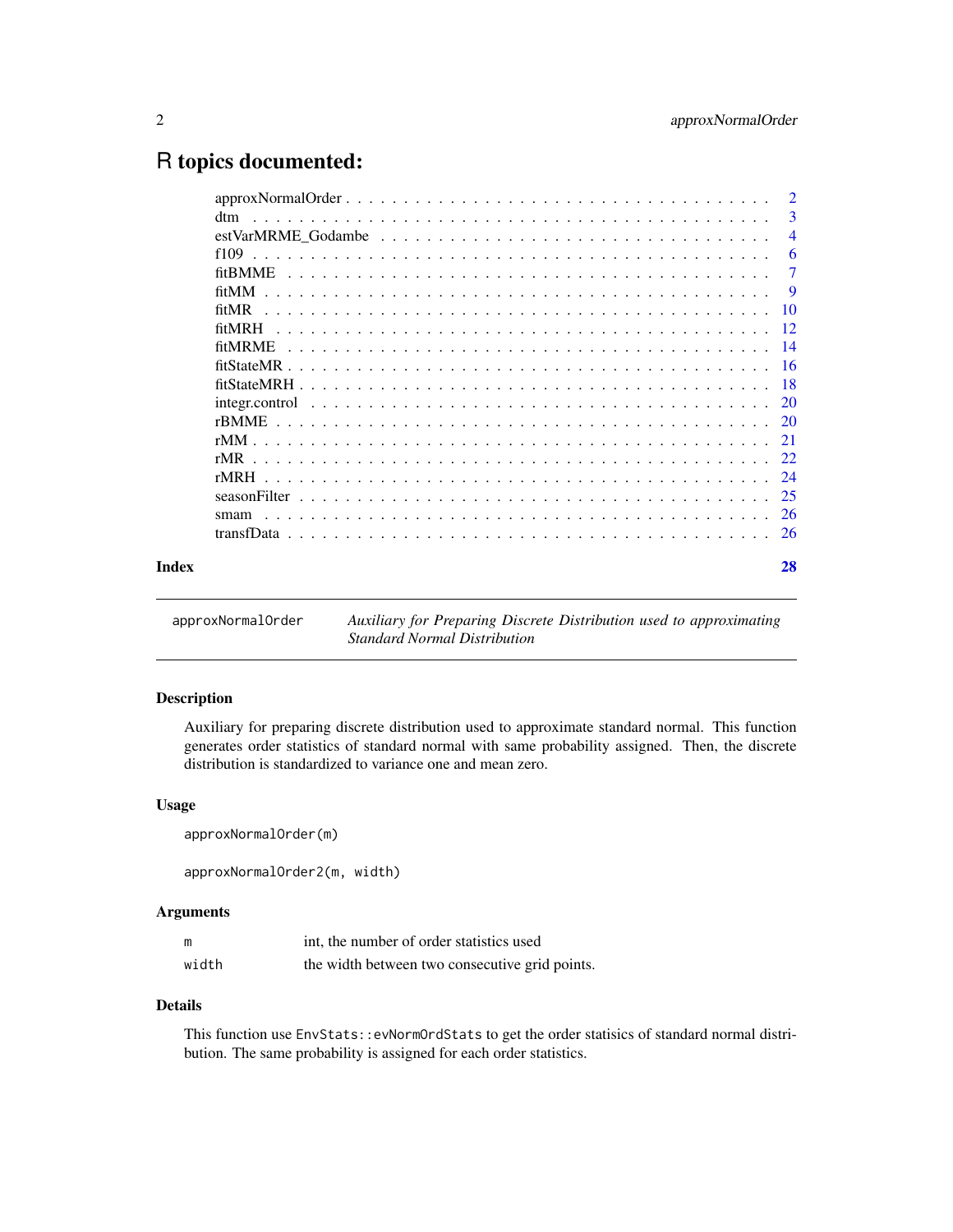<span id="page-2-0"></span>dtm 3

# Value

A numeric matrix with first column is support of discrete distribution and second column is corresponding p.m.f..

# Author(s)

Chaoran Hu

# See Also

EnvStats::evNormOrdStats for order statisics of standard normal. [fitMRMEapprox](#page-13-1) for fit MRME with approximated measurement error.

dtm *Density for Time Spent in Moving or Resting*

# Description

Density for time spent in moving or resting in a time interval, unconditional or conditional on the initial state.

# Usage

dtm(w, t, lamM, lamR, s0 = NULL)  $dtr(w, t, lamM, lamR, s0 = NULL)$ 

#### Arguments

| W          | time points at which the density is to be evaluated                                                                                                                                                                      |
|------------|--------------------------------------------------------------------------------------------------------------------------------------------------------------------------------------------------------------------------|
| t          | length of the time interval                                                                                                                                                                                              |
| $l$ am $M$ | rate parameter of the exponentially distributed duration in moving                                                                                                                                                       |
| lamR       | rate parameter of the exponentially distributed duration in resting                                                                                                                                                      |
| s0         | initial state. If NULL, the unconditional density is returned; otherwise, it is one<br>of "m" or "s", standing for moving and resting, respectively, and the conditional<br>density is returned given the initial state. |

# Details

dtm returns the density for time in moving; dtr returns the density for time in resting.

#### Value

a vector of the density evaluated at w.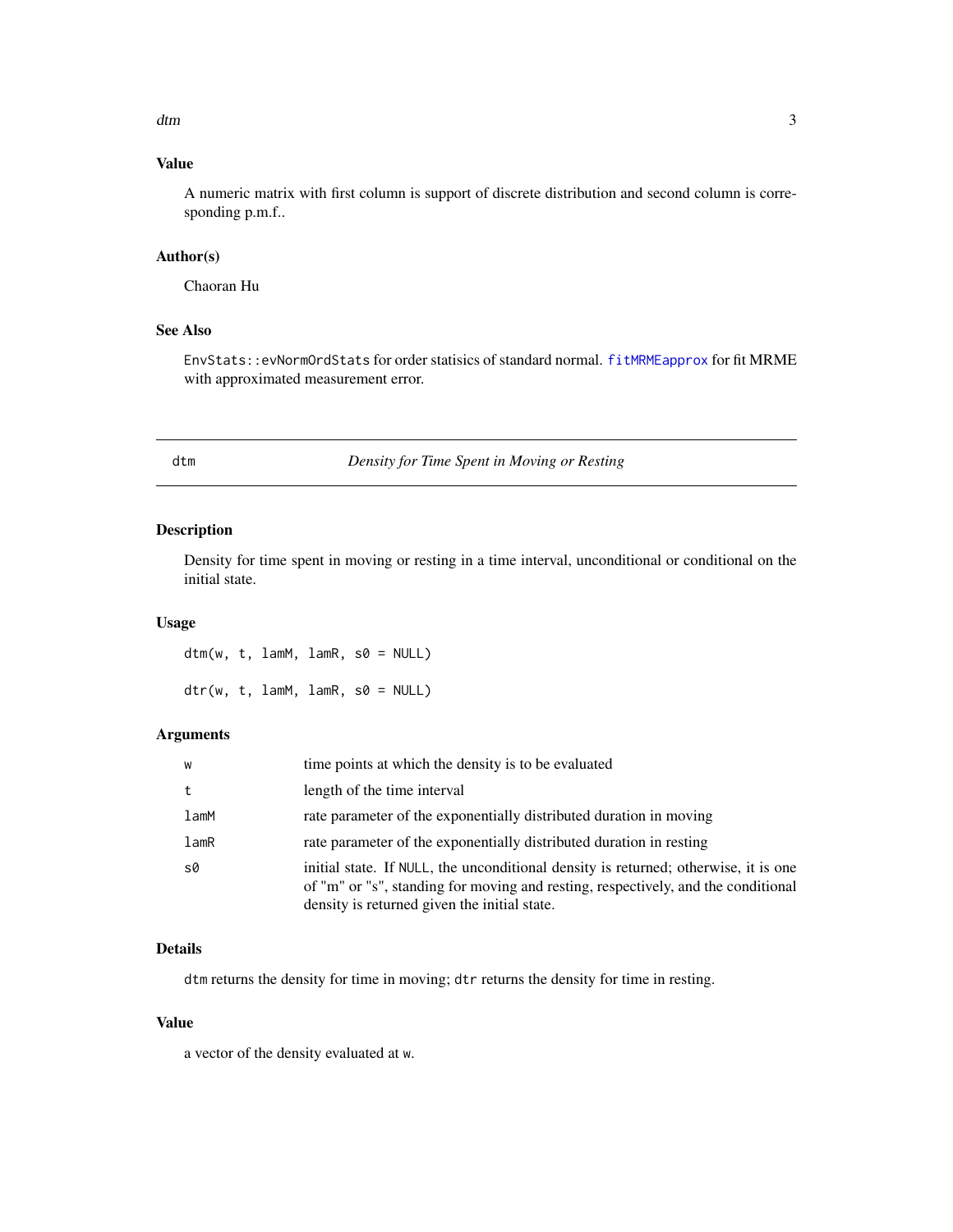#### <span id="page-3-0"></span>Functions

• dtr: Density of time spent in resting

#### References

Yan, J., Chen, Y., Lawrence-Apfel, K., Ortega, I. M., Pozdnyakov, V., Williams, S., and Meyer, T. (2014) A moving-resting process with an embedded Brownian motion for animal movements. Population Ecology. 56(2): 401–415.

#### Examples

```
lamM < -1lamR < -c(1/2, 1, 2)lr <- length(lamR)
totalT <-10old.par <- par(no.readonly=TRUE)
par(mfrow=c(1, 2), mar=c(2.5, 2.5, 1.1, 0.1), mgp=c(1.5, 0.5, 0), las=1)
curve(dtm(x, totalT, 1, 1/2, "m"), 0, totalT, lty=1, ylim=c(0, 0.34),
      xlab="M(10)", ylab="density")
curve(dtm(x, totalT, 1, 1, "m"), 0, totalT, lty=2, add=TRUE)
curve(dtm(x, totalT, 1, 2, "m"), 0, totalT, lty=3, add=TRUE)
mtext(expression("S(0) = 1"))
legend("topleft", legend = expression(lambda[r] == 1/2, lambda[r] == 1,
       lambda[r] == 2), lty = 1:lrcurve(dtm(x, totalT, 1, 1/2, "r"), 0, totalT, lty=1, ylim=c(0, 0.34),
      xlab="M(10)", ylab="density")
curve(dtm(x, totalT, 1, 1, "r"), 0, totalT, lty=2, add=TRUE)
curve(dtm(x, totalT, 1, 2, "r"), 0, totalT, lty=3, add=TRUE)
mtext{text}(expression("S(0) = 0"))legend("topleft", legend = expression(lambda[r] == 1/2, lambda[r] == 1,lambda[r] == 2), lty = 1:lr)
par(old.par)
```
estVarMRME\_Godambe *Variance matrix of estimators from moving-resting process with measurement error*

#### Description

'estVarMRME\_Godambe' uses Godambe information matrix to obtain variance matrix of estimators from 'fitMRME'. 'estVarMRME\_pBootstrap' uses parametric bootstrap to obtain variance matrix of estimators from 'fitMRME'. 'estVarMRMEnaive\_Godambe' use Godambe information matrix to obtain variance matrix of estimators from 'fitMRME\_naive'. 'estVarMRMEnaive\_pBootstrap' uses parametric bootstrap to obtain variance matrix of estimators from 'fitMRME\_naive'.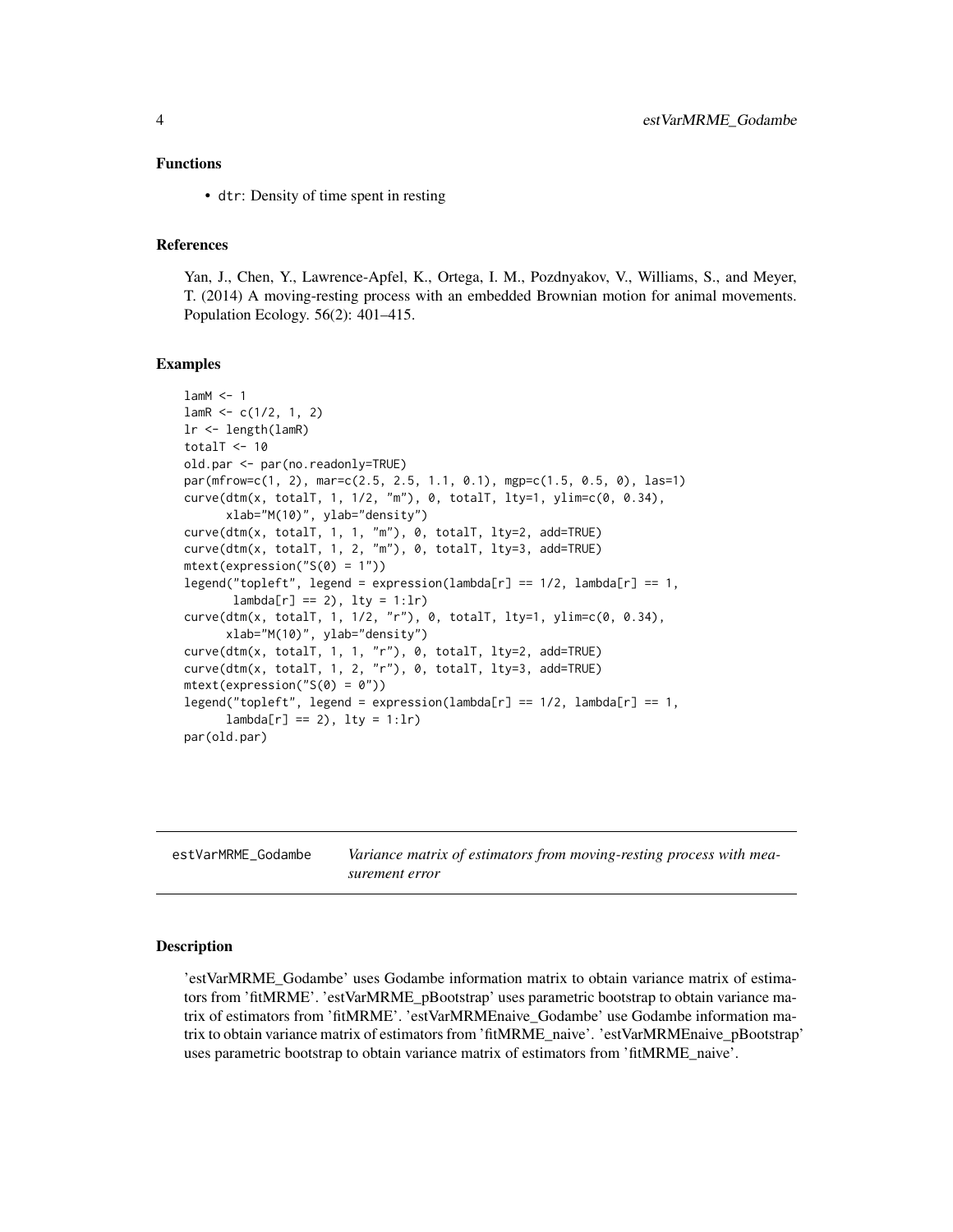# Usage

```
estVarMRME_Godambe(
  est_theta,
  data,
  nBS,
  numThreads = 1,
  gradMethod = "simple",
  integrControl = integr.control()
\mathcal{L}estVarMRME_pBootstrap(
  est_theta,
  data,
  nBS,
  detailBS = FALSE,
  numThreads = 1,
  integrControl = integr.control()
\mathcal{L}estVarMRMEnaive_Godambe(
  est_theta,
  data,
  nBS,
  numThreads = 1,
  gradMethod = "simple",
  integrControl = integr.control()
\mathcal{L}estVarMRMEnaive_pBootstrap(
  est_theta,
  data,
  nBS,
  detailBS = FALSE,
  numThreads = 1,
  integrControl = integr.control()
\mathcal{L}
```

| est theta  | estimators of MRME model                                                                                                                                                            |
|------------|-------------------------------------------------------------------------------------------------------------------------------------------------------------------------------------|
| data       | data used to process estimation                                                                                                                                                     |
| nBS        | number of bootstrap.                                                                                                                                                                |
| numThreads | the number of threads for parallel computation. If its value is greater than 1,<br>then parallel computation will be processed. Otherwise, serial computation will<br>be processed. |
| gradMethod | method used for numeric gradient (numDeriv::grad).                                                                                                                                  |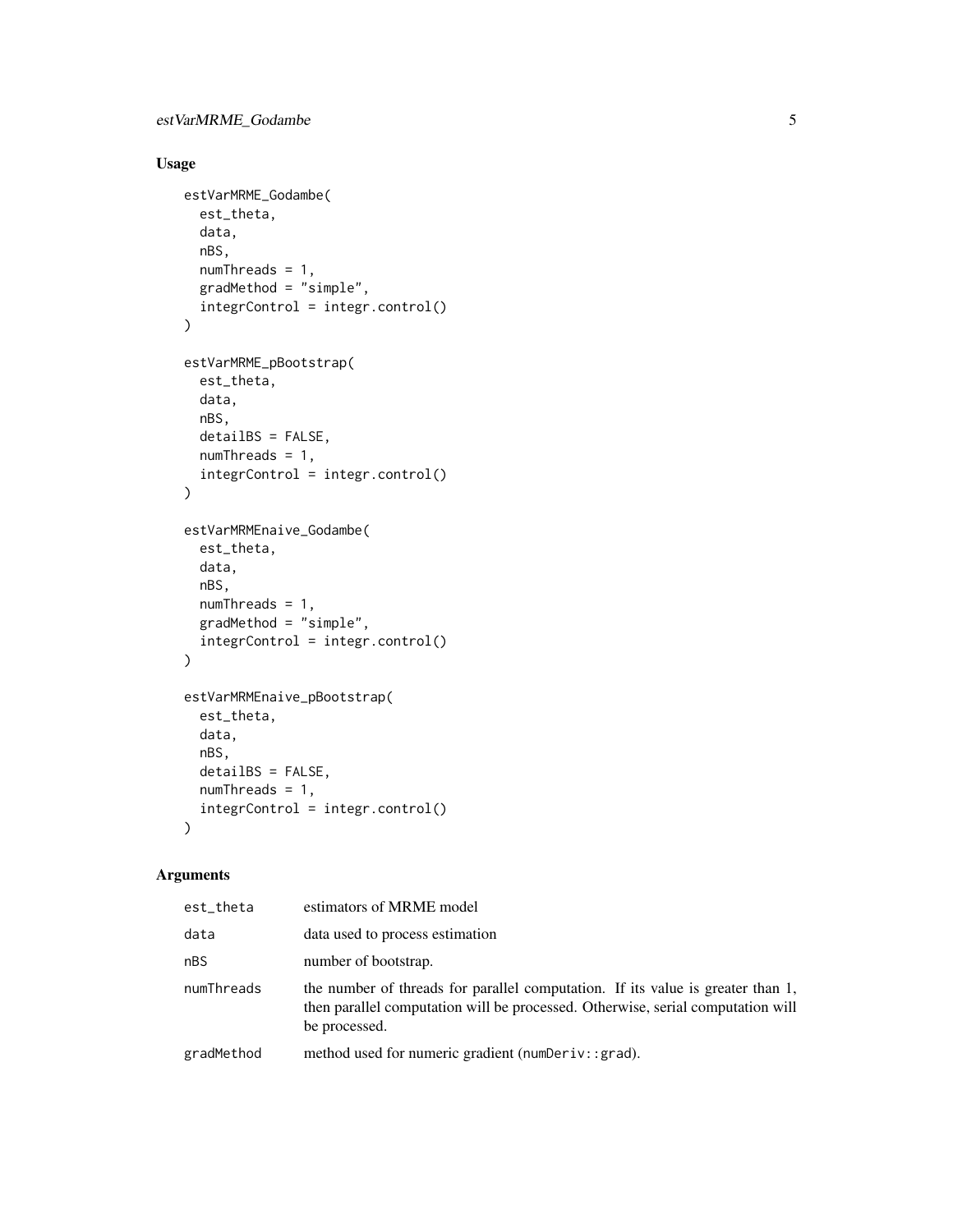<span id="page-5-0"></span>

|          | integrControl a list of control parameters for the integrate function: rel.tol, abs.tol, subdivi-<br>sion. |
|----------|------------------------------------------------------------------------------------------------------------|
| detailBS | whether or not output estimation results during bootstrap, which can be used to<br>generate bootstrap CI.  |

#### Value

variance-covariance matrix of estimators

# Author(s)

Chaoran Hu

#### Examples

```
## Not run:
## time consuming example
tgrid <- seq(0, 10*100, length=100)
set.seed(123)
dat <- rMRME(tgrid, 1, 0.5, 1, 0.01, "m")
estVarMRME_Godambe(c(1, 0.5, 1, 0.01), dat, nBS = 10)
estVarMRME_pBoostrap(c(1, 0.5, 1, 0.01), dat, nBS = 10)estVarMRMEnaive_Godambe(c(1, 0.5, 1, 0.01), dat, nBS = 10)
estVarMRMEnaive_pBootstrap(c(1, 0.5, 1, 0.01), dat, nBS = 10)
estVarMRME_Godambe(c(1, 0.5, 1, 0.01), dat, nBS = 10, numThreads = 6)
estVarMRME_pBootstrap(c(1, 0.5, 1, 0.01), dat, nBS = 10, numThreads = 6)
estVarMRMEnaive_Godambe(c(1, 0.5, 1, 0.01), dat, nBS = 10, numThreads = 6)
estVarMRMEnaive_pBootstrap(c(1, 0.5, 1, 0.01), dat, nBS = 10, numThreads = 6)
estVarMRMEnaive_pBootstrap(c(1, 0.5, 1, 0.01), dat, nBS = 10, numThreads = 6)
```
## End(Not run)

f109 *GPS data of f109*

#### Description

A dataset of GPS coordinates of a mature female mountain lion living in the Gros Ventre Mountain Range near Jackson, Wyoming. The data were collected by a code-only GPS wildlife tracking collar from 2019 to 2012.

#### Usage

f109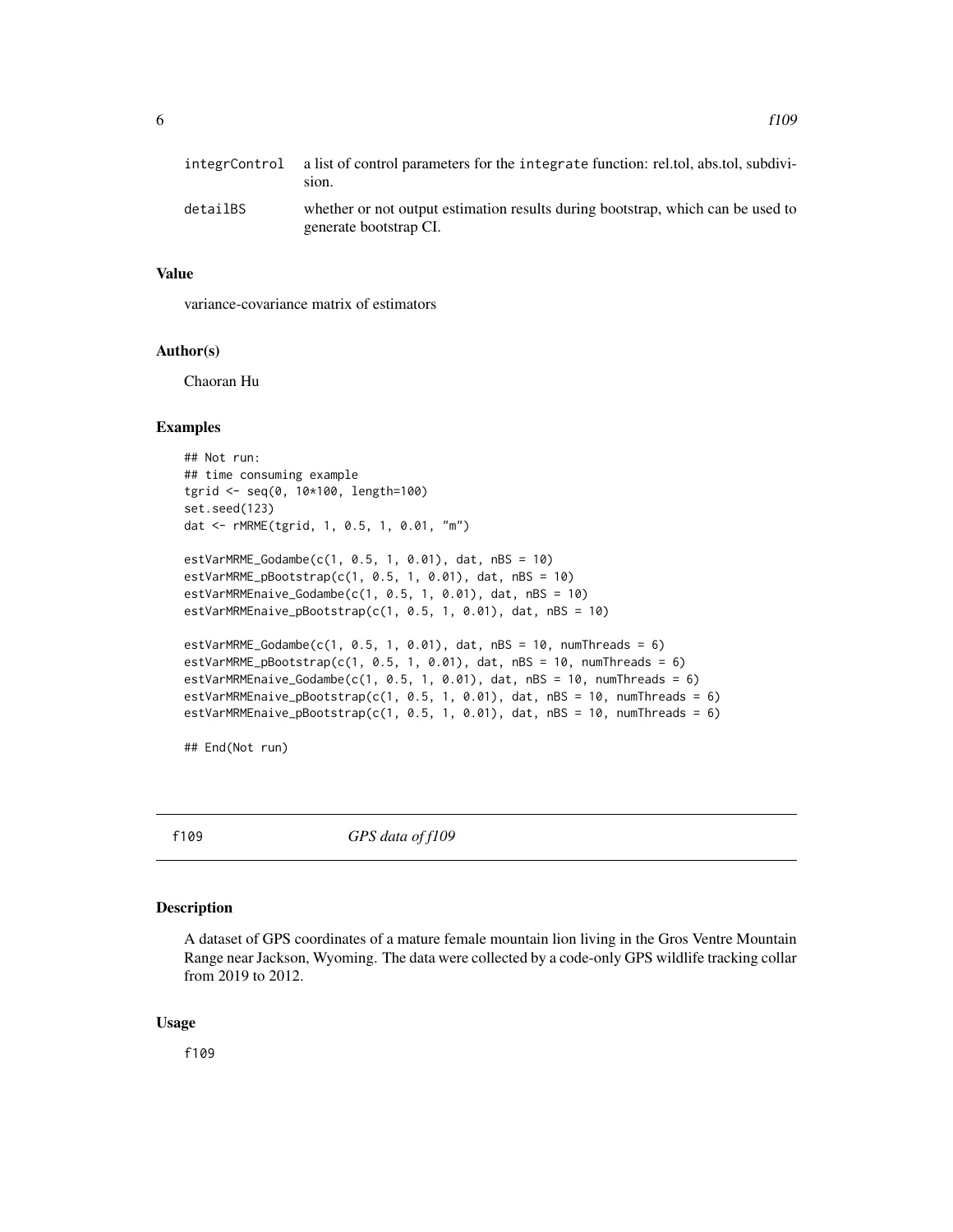#### <span id="page-6-0"></span>fitBMME 7

# Format

A data frame with 3917 rows and 3 variables:

t time when the GPS coordinates were collected (unit: year)

dE UTM easting (unit: meter)

dN UTM northing (unit: meter)

fitBMME *Fit a Brownian Motion with Measurement Error*

# Description

Given discretely observed animal movement locations, fit a Brownian motion model with measurement errors. Using segment to fit part of observations to the model. A practical application of this feature is seasonal analysis.

#### Usage

```
fitBMME(
  data,
  start = NULL,
  segment = NULL,
 method = "Nelder-Mead",
  optim.control = list()
)
```
fitBmme(data, start = NULL, method = "Nelder-Mead", optim.control = list())

| data          | a data frame whose first column is the observation time, and other columns are<br>location coordinates. If segment is not NULL, additional column with the same<br>name given by segment should be included. This additional column is used<br>to indicate which part of observations shoule be used to fit model. The value<br>of this column can be any integer with 0 means discarding this observation and<br>non-0 means using this obversvation. Using different non-zero numbers indicate<br>different segments. (See vignette for more details.) |
|---------------|----------------------------------------------------------------------------------------------------------------------------------------------------------------------------------------------------------------------------------------------------------------------------------------------------------------------------------------------------------------------------------------------------------------------------------------------------------------------------------------------------------------------------------------------------------|
| start         | starting value of the model, a vector of two component, one for sigma (sd of<br>BM) and the other for delta (sd for measurement error). If unspecified (NULL),<br>a moment estimator will be used assuming equal sigma and delta.                                                                                                                                                                                                                                                                                                                        |
| segment       | character variable, name of the column which indicates segments, in the given<br>data.frame. The default value, NULL, means using whole dataset to fit the<br>model.                                                                                                                                                                                                                                                                                                                                                                                     |
| method        | the method argument to feed optim.                                                                                                                                                                                                                                                                                                                                                                                                                                                                                                                       |
| optim.control | a list of control that is passed down to optim.                                                                                                                                                                                                                                                                                                                                                                                                                                                                                                          |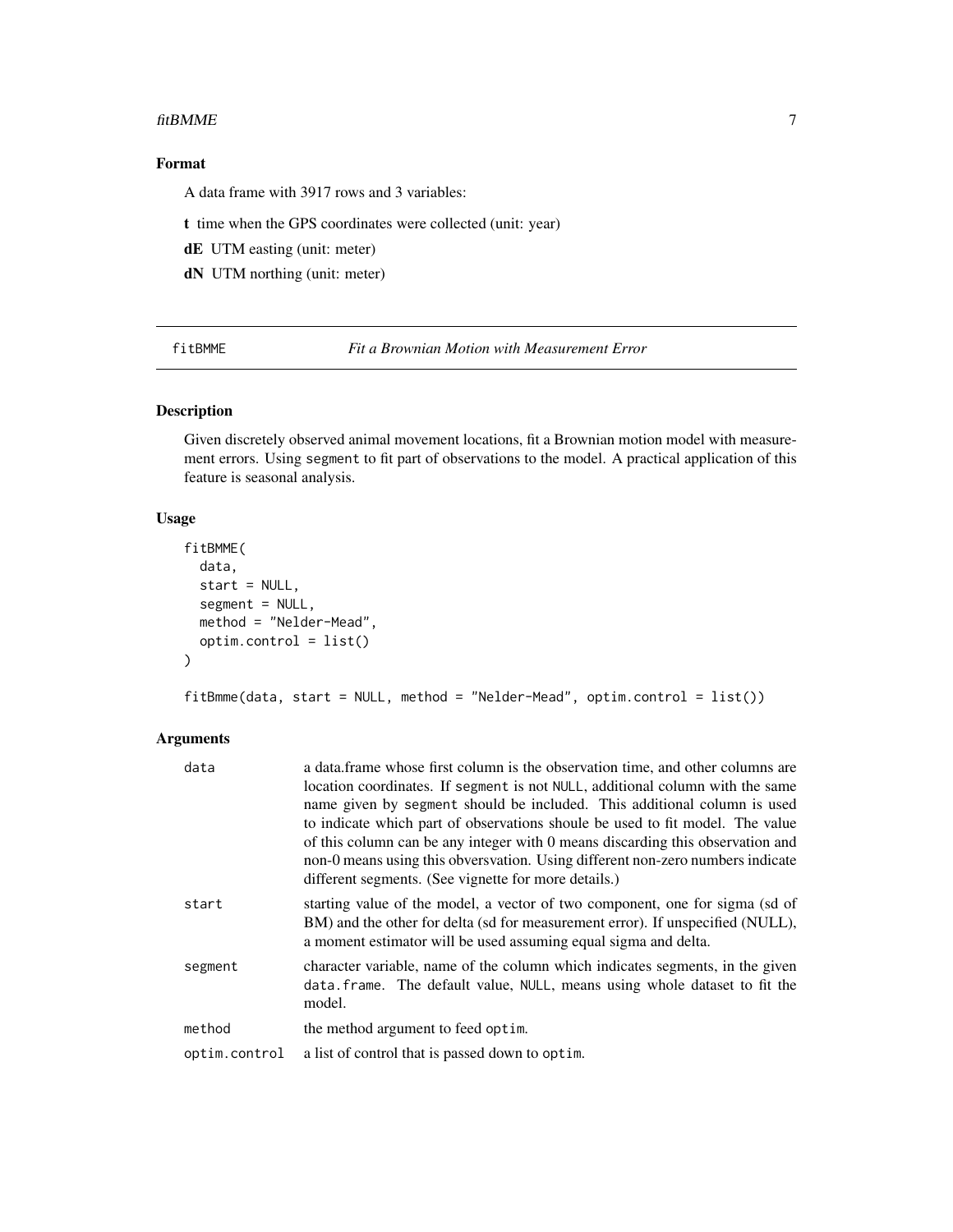# <span id="page-7-0"></span>Details

The joint density of the increment data is multivariate normal with a sparse (tri-diagonal) covariance matrix. Sparse matrix operation from package Matrix is used for computing efficiency in handling large data.

### Value

A list of the following components:

| estimate    | the estimated parameter vector          |
|-------------|-----------------------------------------|
| var.est     | variance matrix of the estimator        |
| loglik      | loglikelihood evaluated at the estimate |
| convergence | convergence code from optim             |

# References

Pozdnyakov V., Meyer, TH., Wang, Y., and Yan, J. (2013) On modeling animal movements using Brownian motion with measurement error. Ecology 95(2): p247–253. doi:doi:10.1890/13-0532.1.

# See Also

[fitMR](#page-9-1)

#### Examples

```
set.seed(123)
tgrid \leq seq(0, 500, by = 1)
dat \leq rBMME(tgrid, sigma = 1, delta = 0.5)
## using whole dataset to fit BMME
fit <- fitBMME(dat)
fit
## using part of dataset to fit BMME
batch <- c(rep(0, 100), rep(1, 200), rep(0, 50), rep(2, 100), rep(0, 51))
dat.segment <- cbind(dat, batch)
fit.segment <- fitBMME(dat.segment, segment = "batch")
head(dat.segment)
fit.segment
```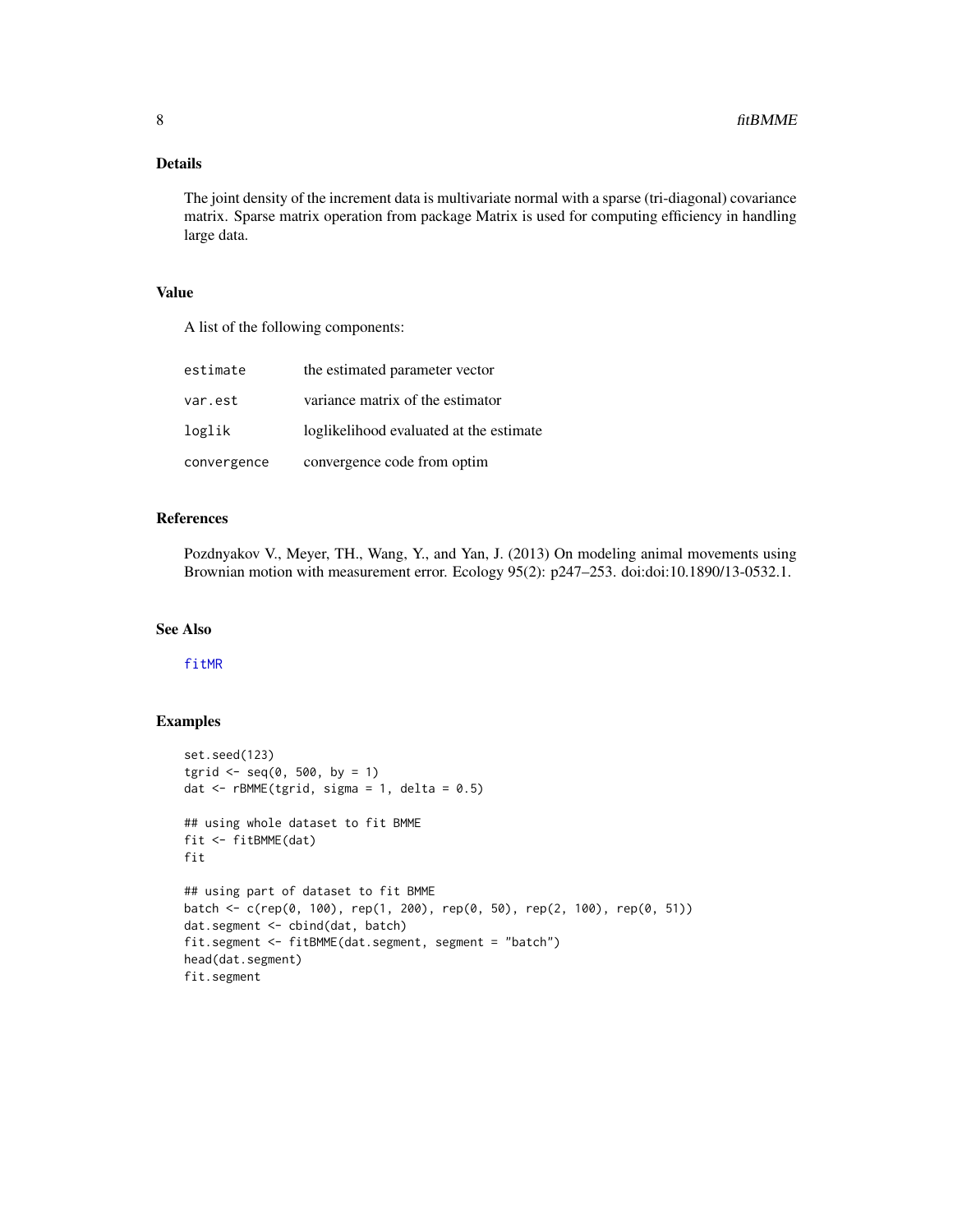#### <span id="page-8-0"></span>Description

Fit a Moving-Moving Model with 2 Embedded Brownian Motion with animal movement data at discretely observation times by maximizing a full likelihood constructed from the marginal density of increment. 'estVarMM' uses parametric bootstrap to obtain variance matrix of estimators from 'fitMM'.

#### Usage

```
fitMM(
  data,
  start,
  logtr = FALSE,
 method = "Nelder-Mead",
  optim.control = list(),
  integrControl = integr.control()
)
estVarMM(
  est_theta,
  data,
  nBS,
  detailBS = FALSE,
  numThreads = 1,
  integrControl = integr.control()
)
```

| data          | data used to process estimation                                                                                                                                |
|---------------|----------------------------------------------------------------------------------------------------------------------------------------------------------------|
| start         | starting value of the model, a vector of four components in the order of rate for<br>moving1, rate for moving2, and volatility1(larger), volatility2(smaller). |
| logtr         | logical, if TRUE parameters are estimated on the log scale.                                                                                                    |
| method        | the method argument to feed optim.                                                                                                                             |
| optim.control | a list of control to be passed to optim.                                                                                                                       |
| integrControl | a list of control parameters for the integrate function: rel.tol, abs.tol, subdivi-<br>sion.                                                                   |
| est_theta     | estimators of MRME model                                                                                                                                       |
| nBS           | number of bootstrap.                                                                                                                                           |
| detailBS      | whether or not output estimation results during bootstrap, which can be used to<br>generate bootstrap CI.                                                      |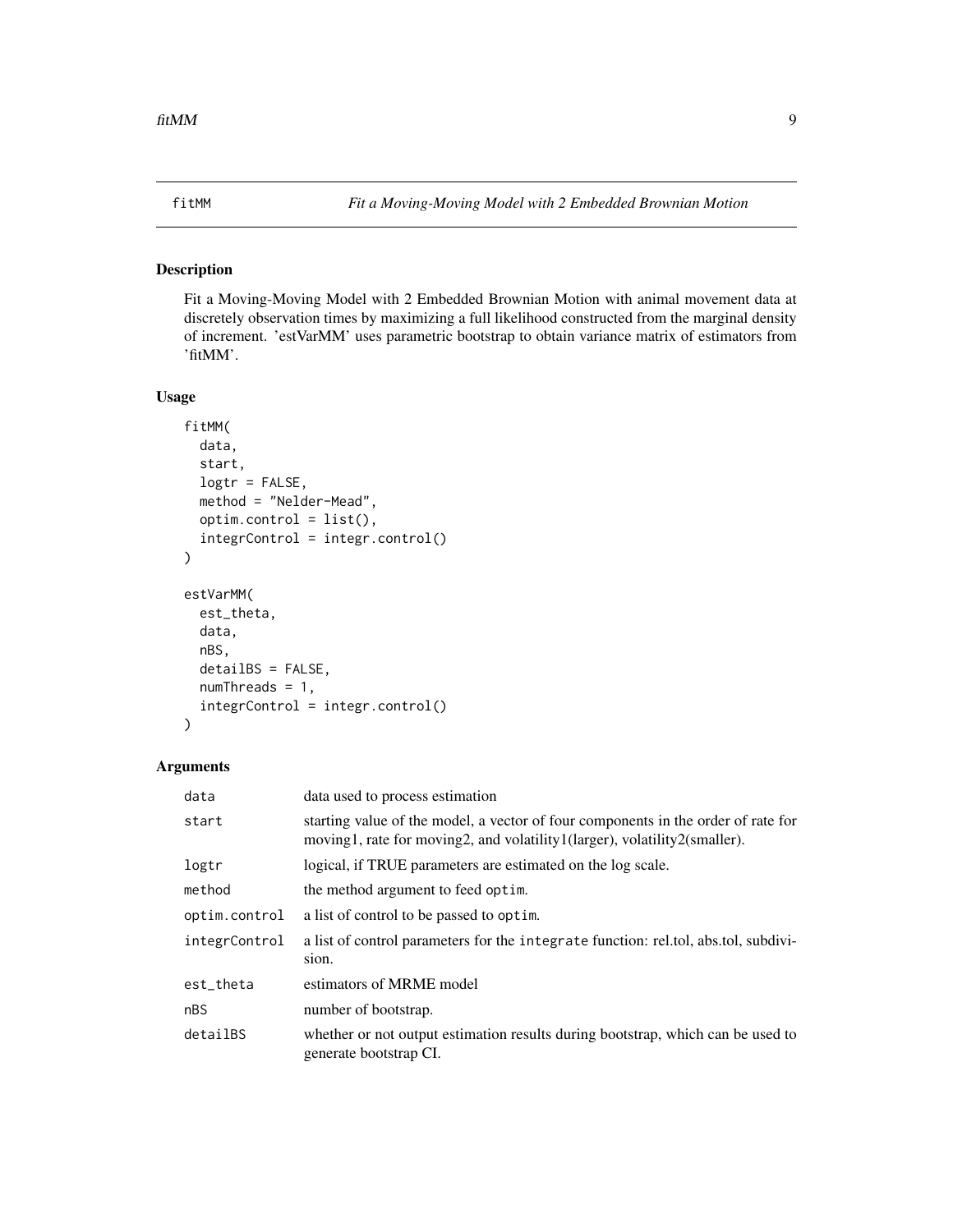<span id="page-9-0"></span>

| numThreads | the number of threads for parallel computation. If its value is greater than 1, |
|------------|---------------------------------------------------------------------------------|
|            | then parallel computation will be processed. Otherwise, serial computation will |
|            | be processed.                                                                   |

# Value

a list of the following components:

| estimate    | the esimated parameter vector                                                |
|-------------|------------------------------------------------------------------------------|
| loglik      | maximized loglikelihood or composite loglikelihood evaluated at the estimate |
| convergence | convergence code from optim                                                  |

#### References

Yan, J., Chen, Y., Lawrence-Apfel, K., Ortega, I. M., Pozdnyakov, V., Williams, S., and Meyer, T. (2014) A moving-resting process with an embedded Brownian motion for animal movements. Population Ecology. 56(2): 401–415.

Pozdnyakov, V., Elbroch, L., Labarga, A., Meyer, T., and Yan, J. (2017) Discretely observed Brownian motion governed by telegraph process: estimation. Methodology and Computing in Applied Probability. doi:10.1007/s11009-017-9547-6.

#### Examples

```
## Not run:
## time consuming example
tgrid <- seq(0, 100, length=100)
set.seed(123)
dat <- rMM(tgrid, 1, 0.1, 1, 0.1, "m1")
## fit whole dataset to the MR model
fit <- fitMM(dat, start=c(1, 0.1, 1, 0.1))
fit
var <- estVarMM(fit$estimate, dat, nBS = 10, numThreads = 6)
var
## End(Not run)
```
<span id="page-9-1"></span>fitMR *Fit a Moving-Resting Model with Embedded Brownian Motion*

#### Description

Fit a Moving-Resting Model with Embedded Brownian Motion with animal movement data at discretely observation times by maximizing a composite likelihood constructed from the marginal density of increment. Using segment to fit part of observations to the model. A practical application of this feature is seasonal analysis.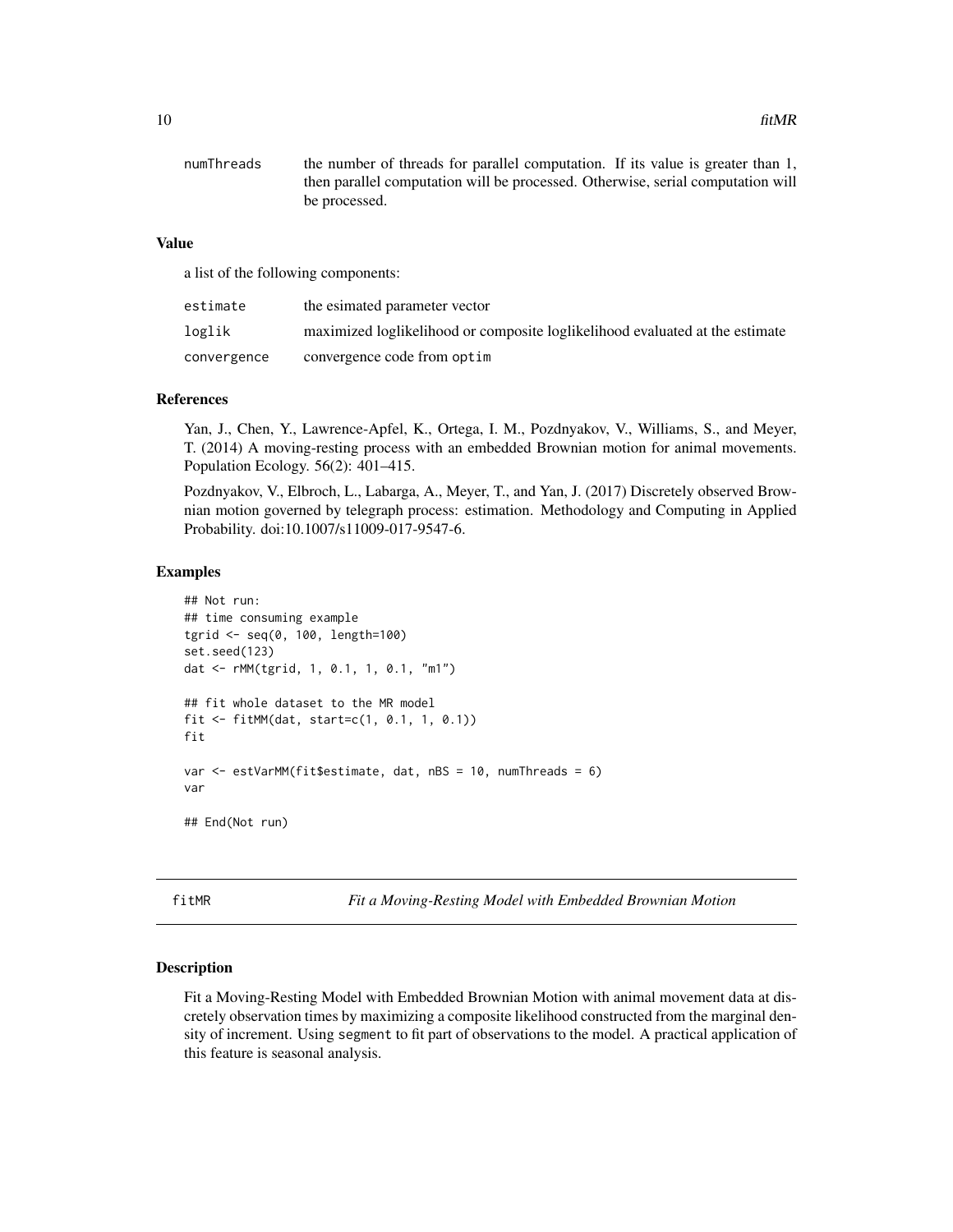### $fitMR$  11

# Usage

```
fitMR(
 data,
  start,
  segment = NULL,
 likelihood = c("full", "composite"),
 logtr = FALSE,
 method = "Nelder-Mead",
 optim.control = list(),
  integrControl = integr.control()
\mathcal{L}fitMovRes(
 data,
  start,
 likelihood = c("full", "composite"),
 logtr = FALSE,
 method = "Nelder-Mead",
 optim.control = list(),
  integrControl = integr.control()
\mathcal{L}
```
# Arguments

| data          | a data frame whose first column is the observation time, and other columns are      |
|---------------|-------------------------------------------------------------------------------------|
|               | location coordinates. If segment is not NULL, additional column with the same       |
|               | name given by segment should be included. This additional column is used            |
|               | to indicate which part of observations shoule be used to fit model. The value       |
|               | of this column can be any integer with 0 means discarding this observation and      |
|               | non-0 means using this obversvation. Using different non-zero numbers indicate      |
|               | different segments. (See vignette for more details.)                                |
| start         | starting value of the model, a vector of three components in the order of rate for  |
|               | moving, rate for resting, and volatility.                                           |
| segment       | character variable, name of the column which indicates segments, in the given       |
|               | data. frame. The default value, NULL, means using whole dataset to fit the          |
|               | model.                                                                              |
| likelihood    | a character string specifying the likelihood type to maximize in estimation. This   |
|               | can be "full" for full likelihood or "composite' for composite likelihood.          |
| logtr         | logical, if TRUE parameters are estimated on the log scale.                         |
| method        | the method argument to feed optim.                                                  |
| optim.control | a list of control to be passed to optim.                                            |
| integrControl | a list of control parameters for the integrate function: rel.tol, abs.tol, subdivi- |
|               | sion.                                                                               |

# Value

a list of the following components: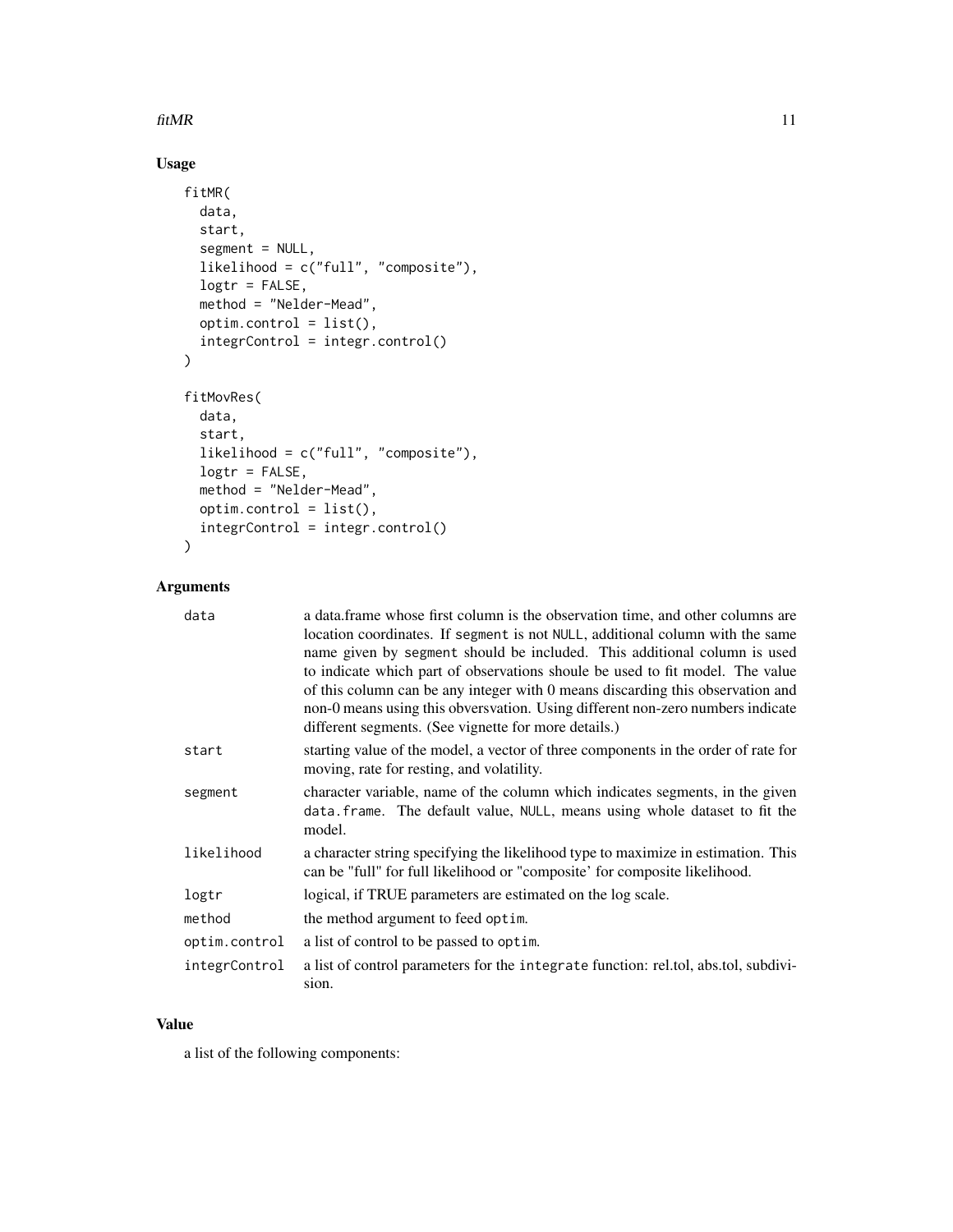<span id="page-11-0"></span>

| estimate    | the esimated parameter vector                                                |
|-------------|------------------------------------------------------------------------------|
| loglik      | maximized loglikelihood or composite loglikelihood evaluated at the estimate |
| convergence | convergence code from optim                                                  |
| likelihood  | likelihood type (full or composite) from the input                           |

#### References

Yan, J., Chen, Y., Lawrence-Apfel, K., Ortega, I. M., Pozdnyakov, V., Williams, S., and Meyer, T. (2014) A moving-resting process with an embedded Brownian motion for animal movements. Population Ecology. 56(2): 401–415.

Pozdnyakov, V., Elbroch, L., Labarga, A., Meyer, T., and Yan, J. (2017) Discretely observed Brownian motion governed by telegraph process: estimation. Methodology and Computing in Applied Probability. doi:10.1007/s11009-017-9547-6.

#### Examples

```
## Not run:
## time consuming example
tgrid <- seq(0, 10, length=500)
set.seed(123)
## make it irregularly spaced
tgrid <- sort(sample(tgrid, 30)) # change to 400 for a larger sample
dat <- rMR(tgrid, 1, 2, 25, "m")
## fit whole dataset to the MR model
fit.fl \le fitMR(dat, start=c(2, 2, 20), likelihood = "full")
fit.fl
fit.cl \le fitMR(dat, start=c(2, 2, 20), likelihood = "composite")
fit.cl
## fit part of dataset to the MR model
batch <- c(rep(0, 5), rep(1, 7), rep(0, 4), rep(2, 10), rep(0, 4))
dat.segment <- cbind(dat, batch)
fit.segment <- fitMR(dat.segment, start = c(2, 2, 20), segment = "batch",
                     likelihood = "full")
head(dat.segment)
fit.segment
## End(Not run)
```
<span id="page-11-1"></span>fitMRH *Fit a Moving-Resting-Handling Model with Embedded Brownian Motion*

#### Description

Fit a Moving-Resting-Handling Model with Embedded Brownian Motion with animal movement data at discretely observation times by maximizing a full likelihood. Using segment to fit part of observations to the model. A practical application of this feature is seasonal analysis.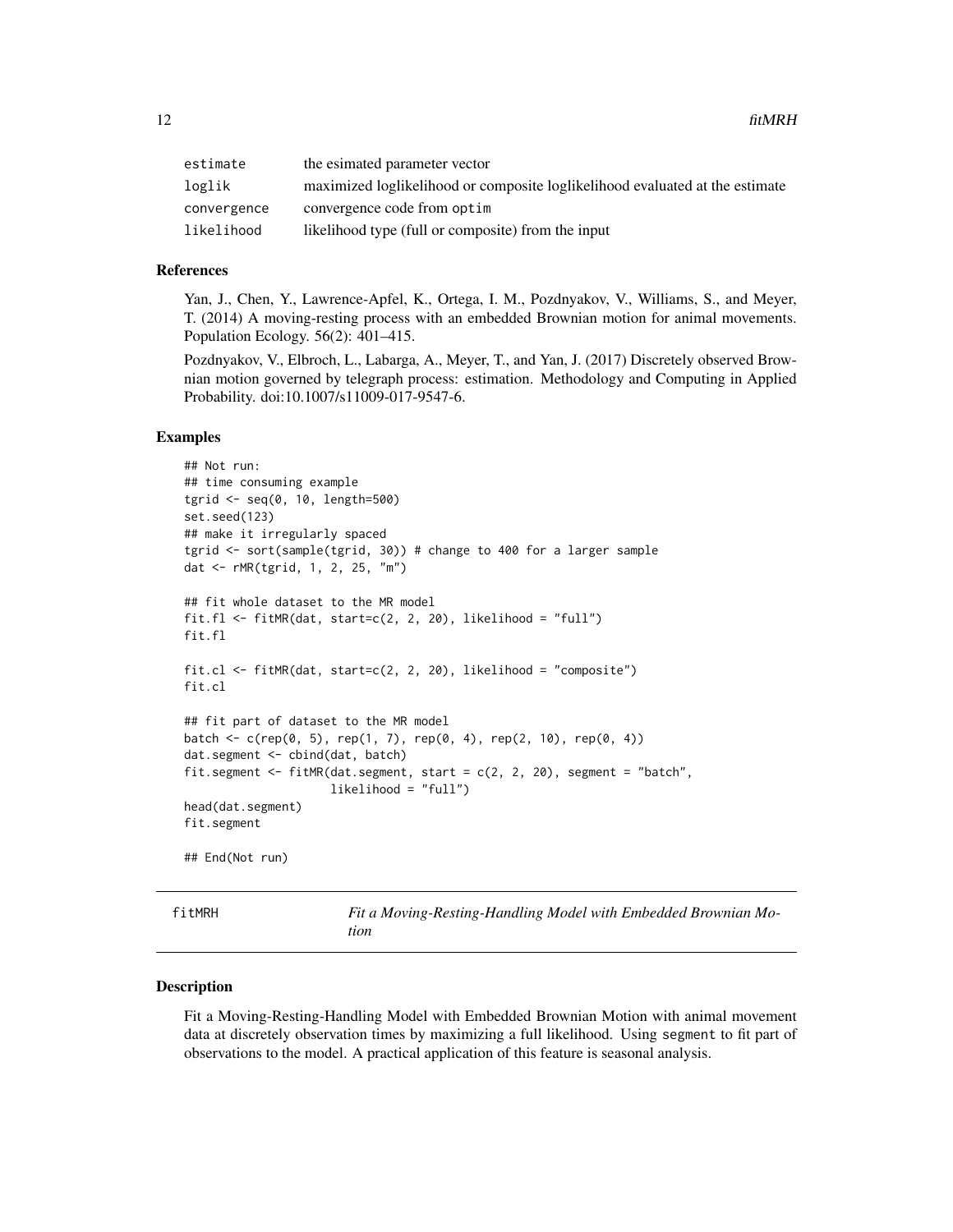#### $fitMRH$  13

# Usage

```
fitMRH(
  data,
  start,
  segment = NULL,
  numThreads = RcppParallel::defaultNumThreads() * 3/4,
  lower = c(0.001, 0.001, 0.001, 0.001, 0.001),
 upper = c(10, 10, 10, 10, 0.999),
  integrControl = integr.control()
\mathcal{L}
```
# Arguments

| data          | a data frame whose first column is the observation time, and other columns are<br>location coordinates. If segment is not NULL, additional column with the same<br>name given by segment should be included. This additional column is used<br>to indicate which part of observations shoule be used to fit model. The value<br>of this column can be any integer with 0 means discarding this observation and<br>non-0 means using this obversvation. Using different non-zero numbers indicate |
|---------------|--------------------------------------------------------------------------------------------------------------------------------------------------------------------------------------------------------------------------------------------------------------------------------------------------------------------------------------------------------------------------------------------------------------------------------------------------------------------------------------------------|
|               | different segments. (See vignette for more details.)                                                                                                                                                                                                                                                                                                                                                                                                                                             |
| start         | The initial value for optimization, in the order of rate of moving, rate of resting,<br>rate of handling, volatility and switching probability.                                                                                                                                                                                                                                                                                                                                                  |
| segment       | character variable, name of the column which indicates segments, in the given<br>data.frame. The default value, NULL, means using whole dataset to fit the<br>model.                                                                                                                                                                                                                                                                                                                             |
| numThreads    | int, the number of threads allocated for parallel computation. The default setup<br>is 3/4 available threads. If this parameter is less or equal to 1, the serial compu-<br>tation will be processed.                                                                                                                                                                                                                                                                                            |
| lower, upper  | Lower and upper bound for optimization.                                                                                                                                                                                                                                                                                                                                                                                                                                                          |
| integrControl | Integration control vector includes related, absited, and subdivisions.                                                                                                                                                                                                                                                                                                                                                                                                                          |

# Value

A list of estimation result with following components:

| estimate    | the estimated parameter vector                                               |
|-------------|------------------------------------------------------------------------------|
| loglik      | maximized loglikelihood or composite loglikelihood evaluated at the estimate |
| convergence | convergence code from nloptr                                                 |

# Author(s)

Chaoran Hu

#### References

Pozdnyakov, V., Elbroch, L.M., Hu, C., Meyer, T., and Yan, J. (2018+) On estimation for Brownian motion governed by telegraph process with multiple off states. <arXiv:1806.00849>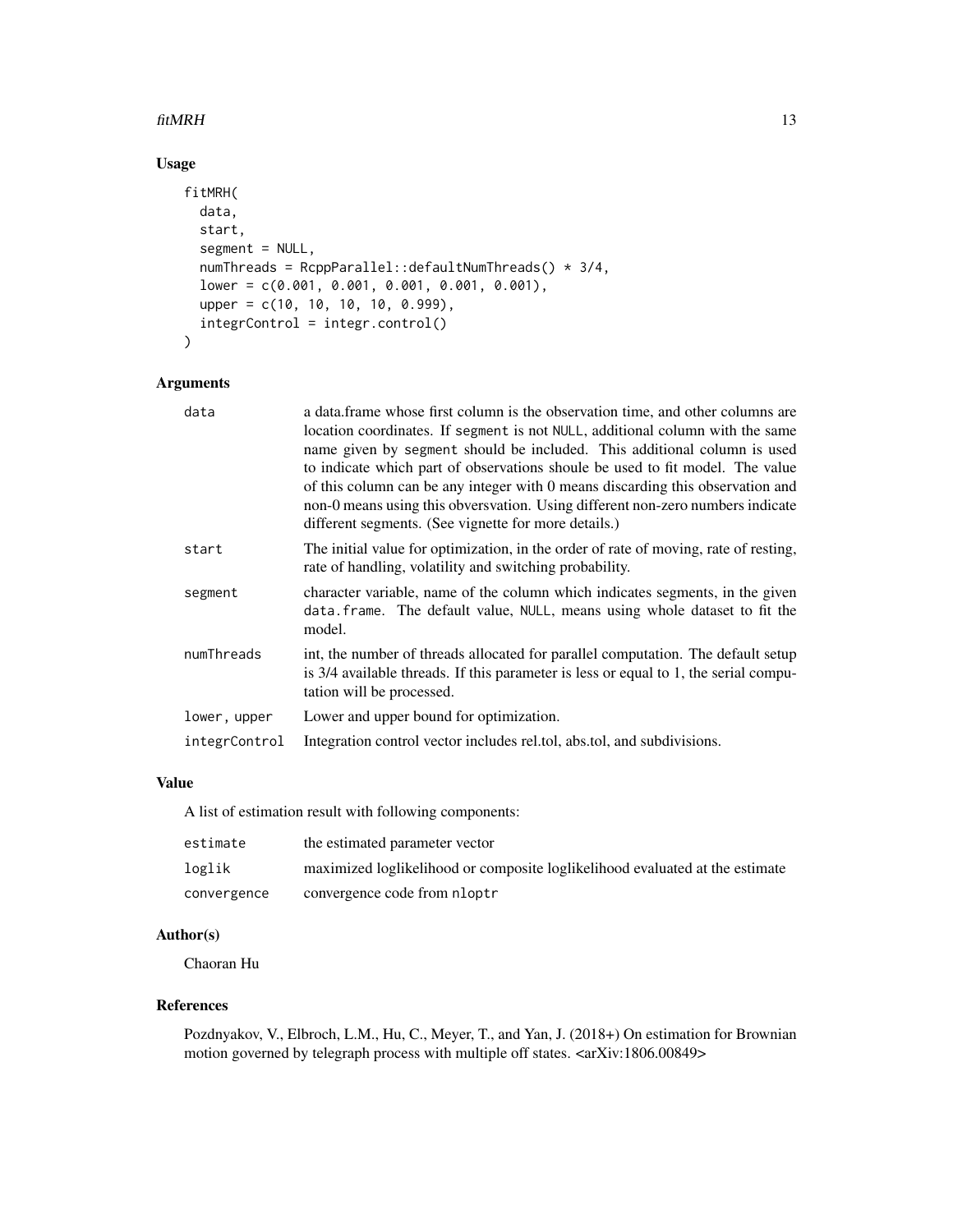# <span id="page-13-0"></span>See Also

[rMRH](#page-23-1) for simulation.

#### Examples

```
## Not run:
## time consuming example
set.seed(06269)
tgrid \leq seq(0, 400, by = 8)
dat <- rMRH(tgrid, 4, 0.5, 0.1, 5, 0.8, 'm')
fitMRH(dat, c(4, 0.5, 0.1, 5, 0.8)) ## parallel process
fitMRH(dat, c(4, 0.5, 0.1, 5, 0.8), numThreads = -1) ## serial process
## fit part of dataset to the MRH model
batch <- c(rep(0, 10), rep(1, 7), rep(0, 10), rep(2, 10), rep(0, 14))
dat.segment <- cbind(dat, batch)
fit.segment <- fitMRH(dat.segment, start = c(4, 0.5, 0.1, 5, 0.8), segment = "batch")
head(dat.segment)
fit.segment
```
## End(Not run)

fitMRME *Fit a Moving-Resting Model with Measurement Error*

#### <span id="page-13-1"></span>Description

'fitMRME' fits a Moving-Resting Model with Measurement Error. The measurement error is modeled by Guassian noise. Using segment to fit part of observations to the model. A practical application of this feature is seasonal analysis.

#### Usage

```
fitMRME(
  data,
  start,
  segment = NULL,
  lower = c(1e-06, 1e-06, 1e-06, 1e-06),
  upper = c(10, 10, 10, 10),
  integrControl = integr.control()
\mathcal{L}fitMRME_naive(
  data,
  start,
  segment = NULL,
  lower = c(1e-06, 1e-06, 1e-06, 1e-06),
```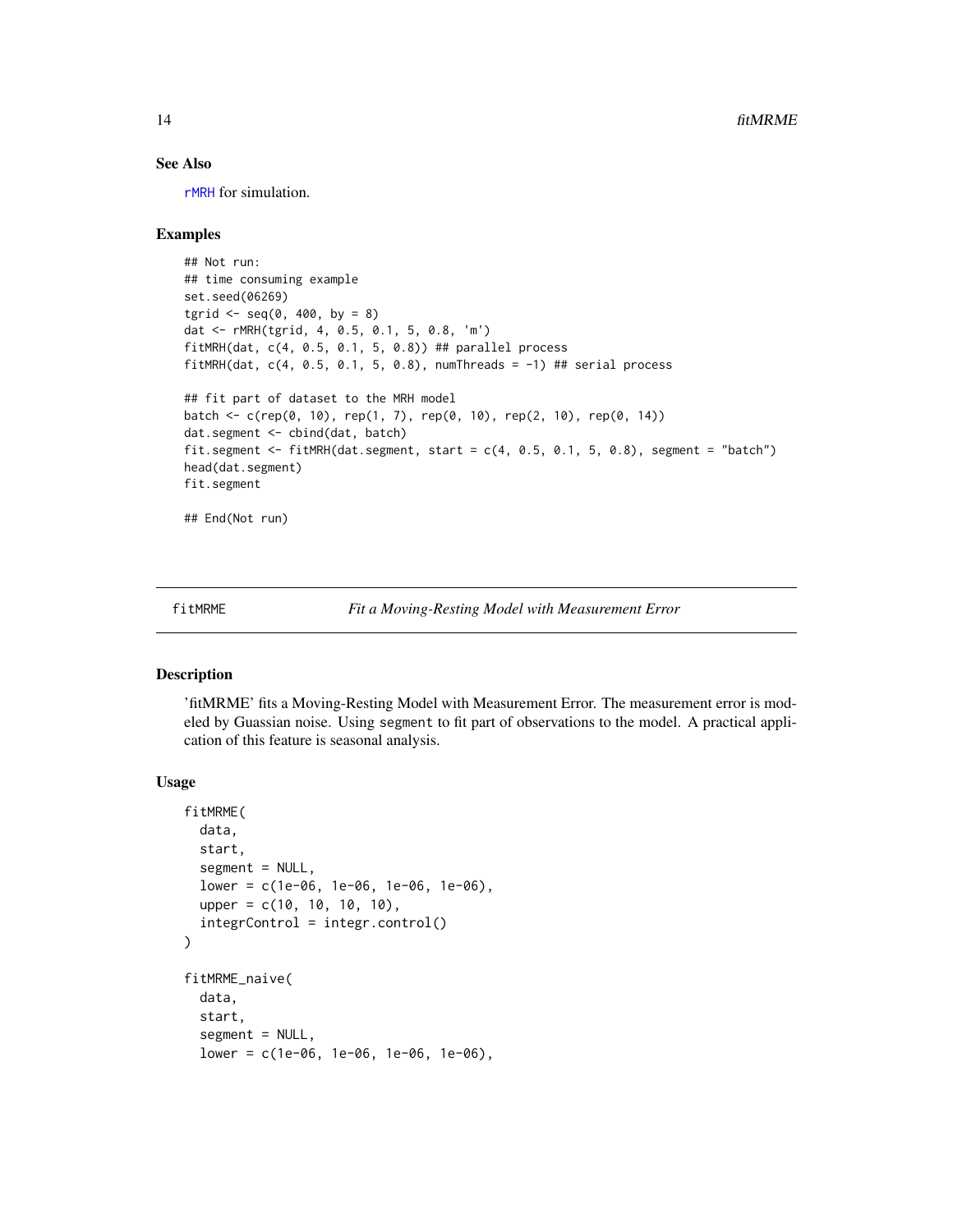#### fitMRME 15

```
upper = c(10, 10, 10, 10),
  integrControl = integr.control()
\mathcal{L}fitMRMEapprox(
  data,
 start,
  segment = NULL,
  approx_norm_even = approxNormalOrder(5),
  approx_norm_odd = approxNormalOrder(6),
 method = "Nelder-Mead",
 optim.control = list(),
  integrControl = integr.control()
)
```
# Arguments

| a data. frame whose first column is the observation time, and other columns are<br>location coordinates. If segment is not NULL, additional column with the same<br>name given by segment should be included. This additional column is used<br>to indicate which part of observations shoule be used to fit model. The value<br>of this column can be any integer with 0 means discarding this observation and<br>non-0 means using this obversvation. Using different non-zero numbers indicate<br>different segments. (See vignette for more details.) |
|-----------------------------------------------------------------------------------------------------------------------------------------------------------------------------------------------------------------------------------------------------------------------------------------------------------------------------------------------------------------------------------------------------------------------------------------------------------------------------------------------------------------------------------------------------------|
| starting value of the model, a vector of four components in the order of rate for<br>moving, rate for resting, volatility, and s.d. of Guassian measurement error.                                                                                                                                                                                                                                                                                                                                                                                        |
| character variable, name of the column which indicates segments, in the given<br>data. frame. The default value, NULL, means using whole dataset to fit the<br>model.                                                                                                                                                                                                                                                                                                                                                                                     |
| Lower and upper bound for optimization.                                                                                                                                                                                                                                                                                                                                                                                                                                                                                                                   |
| a list of control parameters for the integrate function: rel.tol, abs.tol, subdivi-<br>sion.                                                                                                                                                                                                                                                                                                                                                                                                                                                              |
| approx_norm_even, approx_norm_odd                                                                                                                                                                                                                                                                                                                                                                                                                                                                                                                         |
| numeric matrixes specify the discrete distributions used to approximate standard<br>normal distribution. The first column is support of discrete distribution and<br>the second column is probability mass function. approx_norm_even is used<br>to approximate even step error and approx_norm_odd is used to approximate<br>odd step error. We mention that the supports of these two discrete distributions<br>should not have any common elements.                                                                                                    |
| the method argument to feed optim.                                                                                                                                                                                                                                                                                                                                                                                                                                                                                                                        |
| a list of control to be passed to optim.                                                                                                                                                                                                                                                                                                                                                                                                                                                                                                                  |
|                                                                                                                                                                                                                                                                                                                                                                                                                                                                                                                                                           |

# Value

a list of the following components:

estimate the esimated parameter vector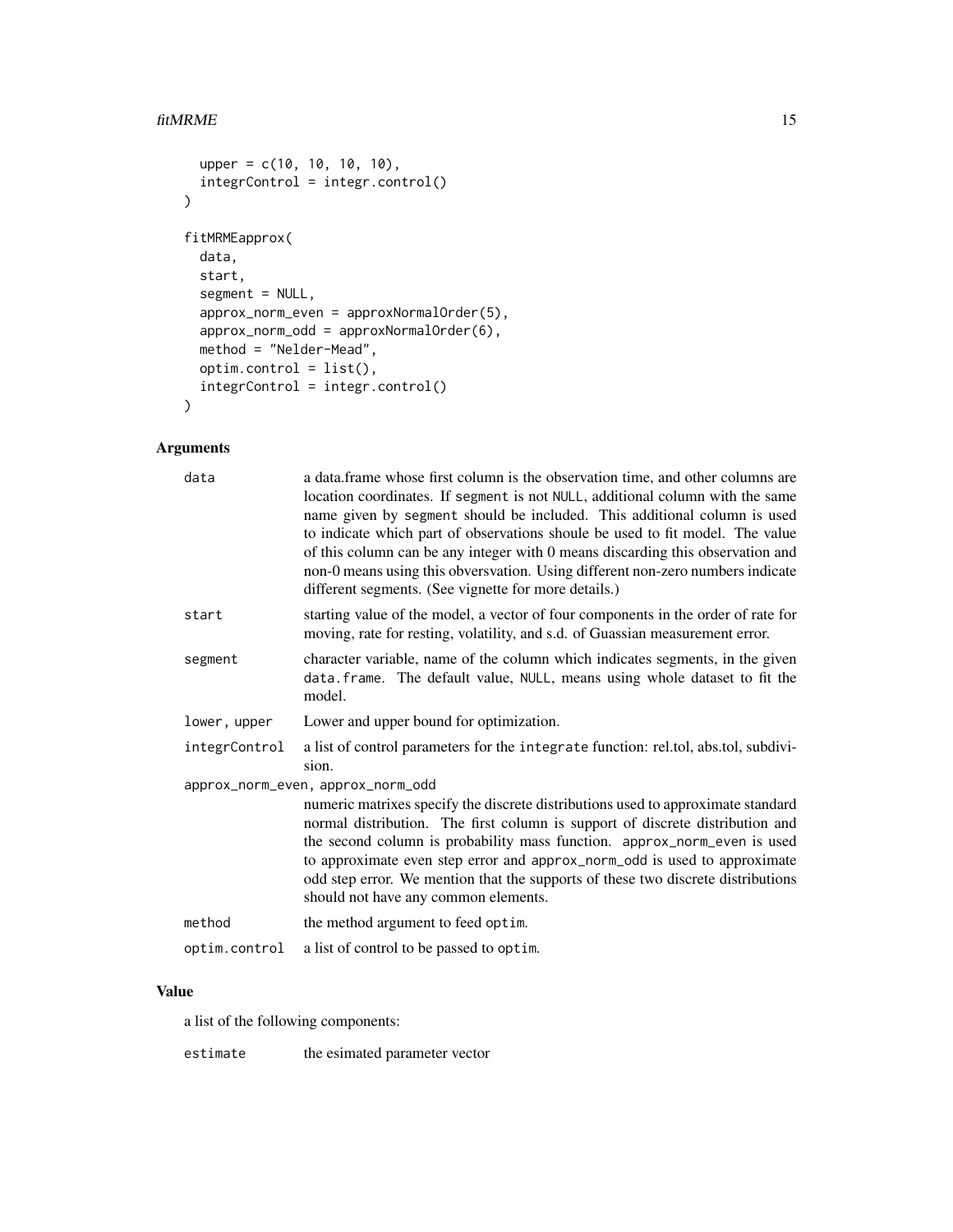<span id="page-15-0"></span>loglik maximized loglikelihood or composite loglikelihood evaluated at the estimate convergence convergence code from optim

#### Author(s)

Chaoran Hu

# References

Hu, C., Pozdnyakov, V., and Yan, J. Moving-resting model with measurement error. In process.

#### Examples

```
## time consuming example
#tgrid <- seq(0, 10*100, length=100)
#set.seed(123)
#dat <- rMRME(tgrid, 1, 0.5, 1, 0.01, "m")
## fit whole dataset to the MRME model
#fit <- fitMRME(dat, start=c(1, 0.5, 1, 0.01))
#fit
## fit whole dataset to the MRME model with naive composite likelihood
#fit.naive <- fitMRME_naive(dat, start=c(1, 0.5, 1, 0.01))
#fit.naive
## fit whole dataset to the MRME model with approximate error
#fit.approx <- fitMRMEapprox(dat, start=c(1, 0.5, 1, 0.01))
#fit.approx
## fit part of dataset to the MR model
#batch <- c(rep(0, 5), rep(1, 17), rep(0, 4), rep(2, 30), rep(0, 4), rep(3, 40))
#dat.segment <- cbind(dat, batch)
#fit.segment <- fitMRME(dat.segment, start = c(1, 0.5, 1, 0.01), segment = "batch")
#fit.segment.approx <- fitMRMEapprox(dat.segment, start = c(1, 0.5, 1, 0.01), segment = "batch")
#head(dat.segment)
#fit.segment
```
fitStateMR *Estimation of states at each time point with Moving-Resting Process*

#### Description

Estimate the state at each time point under the Moving-Resting process with Embedded Brownian Motion with animal movement data at discretely time points. See the difference between fitStateMR and fitViterbiMR in detail part. Using fitPartialViterbiMR to estimate the state within a small piece of time interval.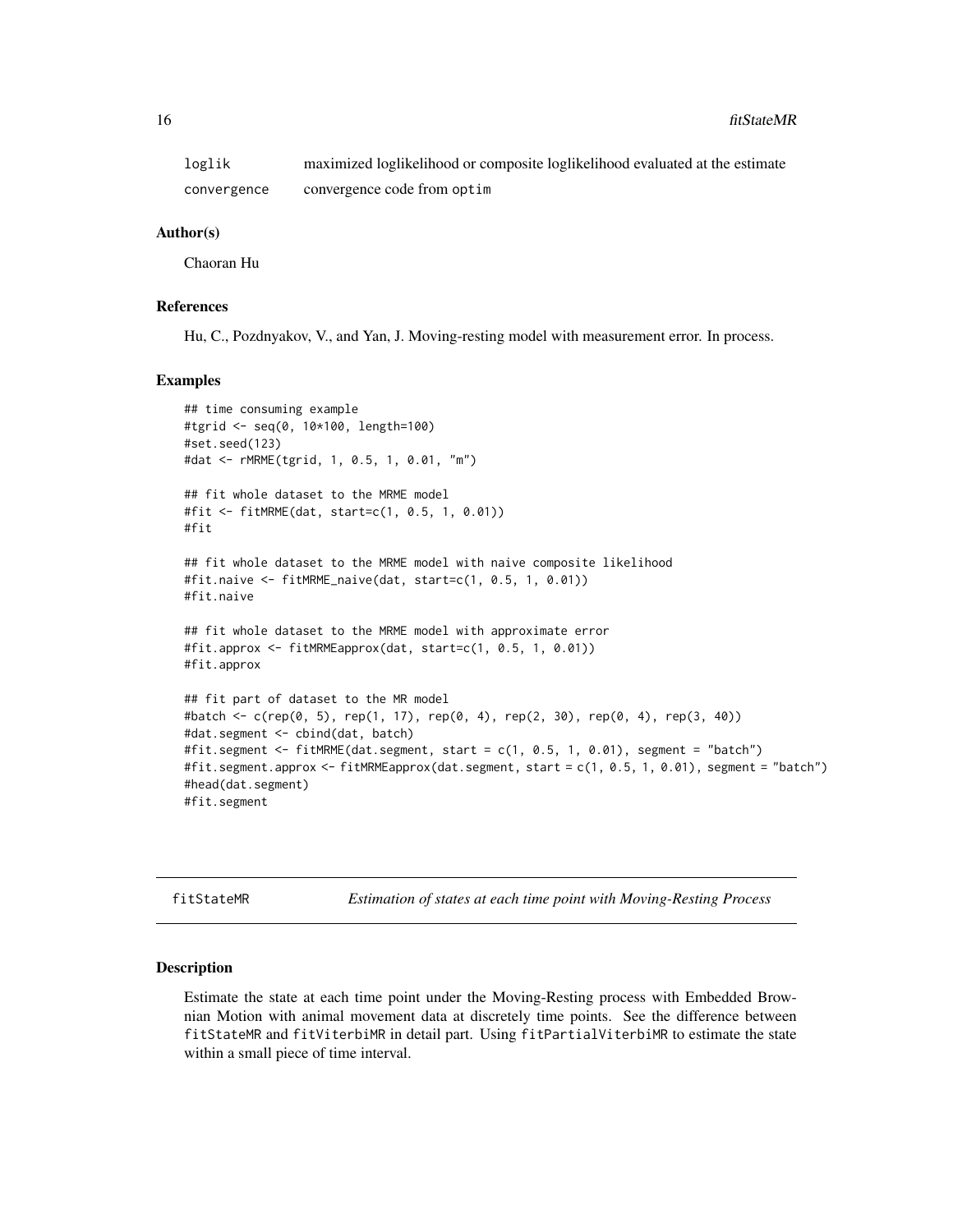#### fitStateMR 17

#### Usage

```
fitStateMR(data, theta, cutoff = 0.5, integrControl = integr.control())
fitViterbinR(data, theta, cutoff = 0.5, integral 1.5)fitPartialViterbiMR(
 data,
 theta,
 cutoff = 0.5,
 startpoint,
 pathlength,
 integrControl = integr.control()
)
```
#### Arguments

| data          | a data. Frame whose first column is the observation time, and other columns are<br>location coordinates. |
|---------------|----------------------------------------------------------------------------------------------------------|
| theta         | the parameters for Moving-Resting model, in the order of rate of moving, rate<br>of resting, volatility. |
| cutoff        | the cut-off point for prediction.                                                                        |
| integrControl | Integration control vector includes related, absited, and subdivisions.                                  |
| startpoint    | Start time point of interested time interval.                                                            |
| pathlength    | the length of interested time interval.                                                                  |

#### Details

fitStateMR estimates the most likely state by maximizing the probability of  $Pr(S(t = t_k))$  $s_k|X$ , where X is the whole data and  $s_k$  is the possible sates at  $t_k$  (moving, resting).

fitViterbiMR estimates the most likely state path by maximizing  $Pr(S(t = t_0) = s_0, S(t =$  $t_1$ ) =  $s_1$ , ...,  $S(t = t_n) = s_n | X$ ), where X is the whole data and  $s_0, s_1, ..., s_n$  is the possible state path.

fitPartialViterbiMR estimates the most likely state path of a small peice of time interval, by maximizing the probability of  $Pr(S(t = t_k) = s_k, ..., S(t = t_{k+q-1}) = s_{k+q-1}|X)$ , where k is the start time point and  $q$  is the length of interested time interval.

#### Value

A data.frame contains estimated results, with elements:

- original data be estimated.
- conditional probability of moving, resting (p.m, p.r), which is  $Pr(S(t = t_k) = s_k|X)$ for fitStateMR;  $log - Pr(s_0, ..., s_k | X_k)$  for fitViterbiMR, where  $X_k$  is  $(X_0, ..., X_k)$ ; and  $log - Pr(s_k, ..., s_{k+q-1}|X)$  for fitPartialViterbiMR.
- estimated states with 1-moving, 0-resting.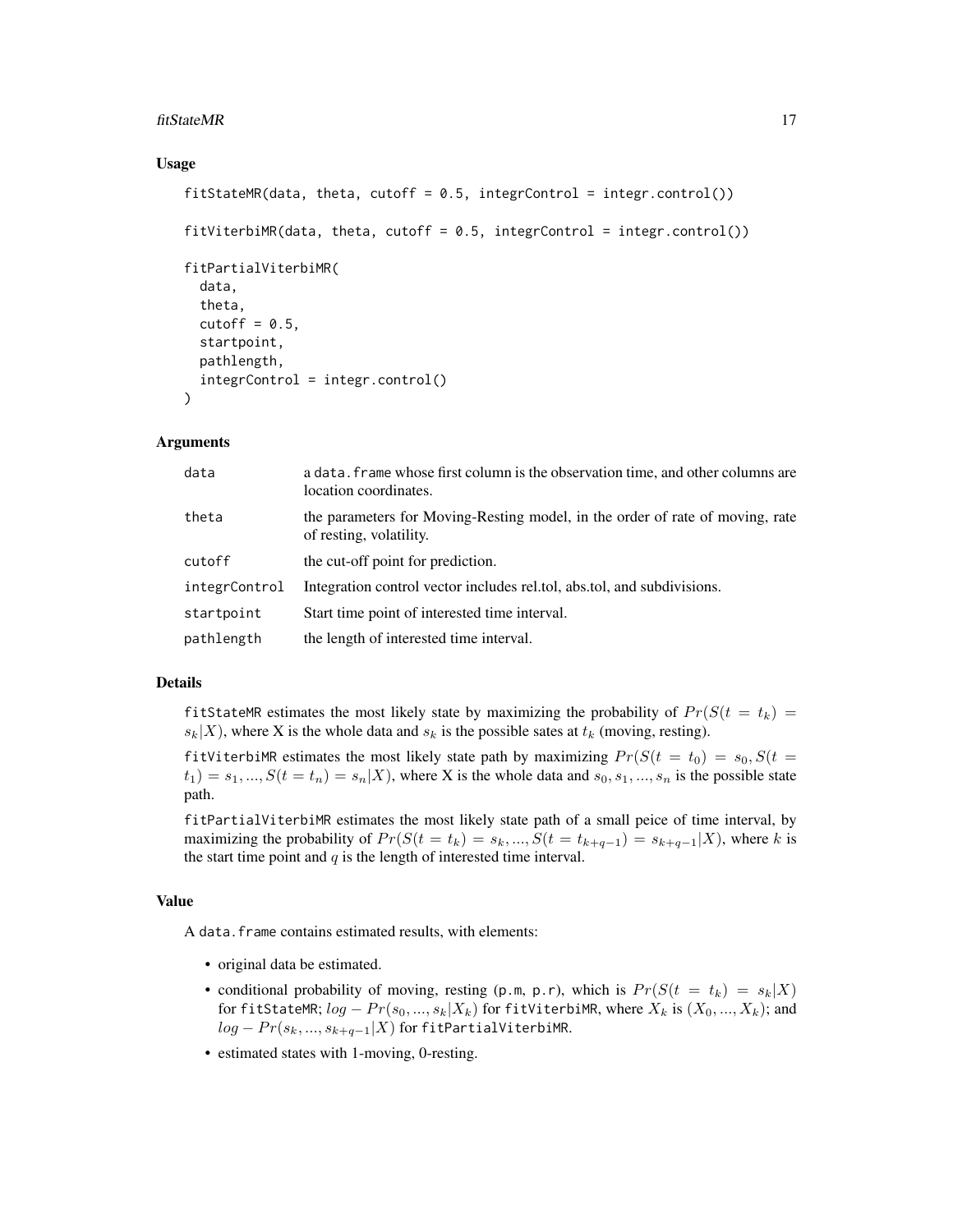#### Author(s)

Chaoran Hu

#### See Also

[rMR](#page-21-1) for simulation. [fitMR](#page-9-1) for estimation of parameters.

#### Examples

```
set.seed(06269)
tgrid \leq seq(0, 400, by = 8)
dat <- rMR(tgrid, 4, 3.8, 5, 'm')
fitStateMR(dat, c(4, 3.8, 5), cutoff = 0.5)
fitViterbiMR(dat, c(4, 3.8, 5), cutoff = 0.5)
fitPartialViterbiMR(dat, c(4, 3.8, 5), cutoff = 0.5, 20, 10)
```

| fitStateMRH | Estimation of states at each time point with Moving-Resting-Handling |
|-------------|----------------------------------------------------------------------|
|             | Process                                                              |

# Description

Estimate the state at each time point under the Moving-Resting-Handling process with Embedded Brownian Motion with animal movement data at discretely time points. See the difference between fitStateMRH and fitViterbiMRH in detail part. Using fitPartialViterbiMRH to estimate the state during a small piece of time interval.

#### Usage

```
fitStateMRH(data, theta, integrControl = integr.control())
fitViterbiMRH(data, theta, integrControl = integr.control())
fitPartialViterbiMRH(
  data,
  theta,
  startpoint,
 pathlength,
  integrControl = integr.control()
)
```

| data  | a data. Frame whose first column is the observation time, and other columns are<br>location coordinates.                                                        |
|-------|-----------------------------------------------------------------------------------------------------------------------------------------------------------------|
| theta | the parameters for Moving-Resting-Handling model, in the order of rate of mov-<br>ing, rate of resting, rate of handling, volatility and switching probability. |

<span id="page-17-0"></span>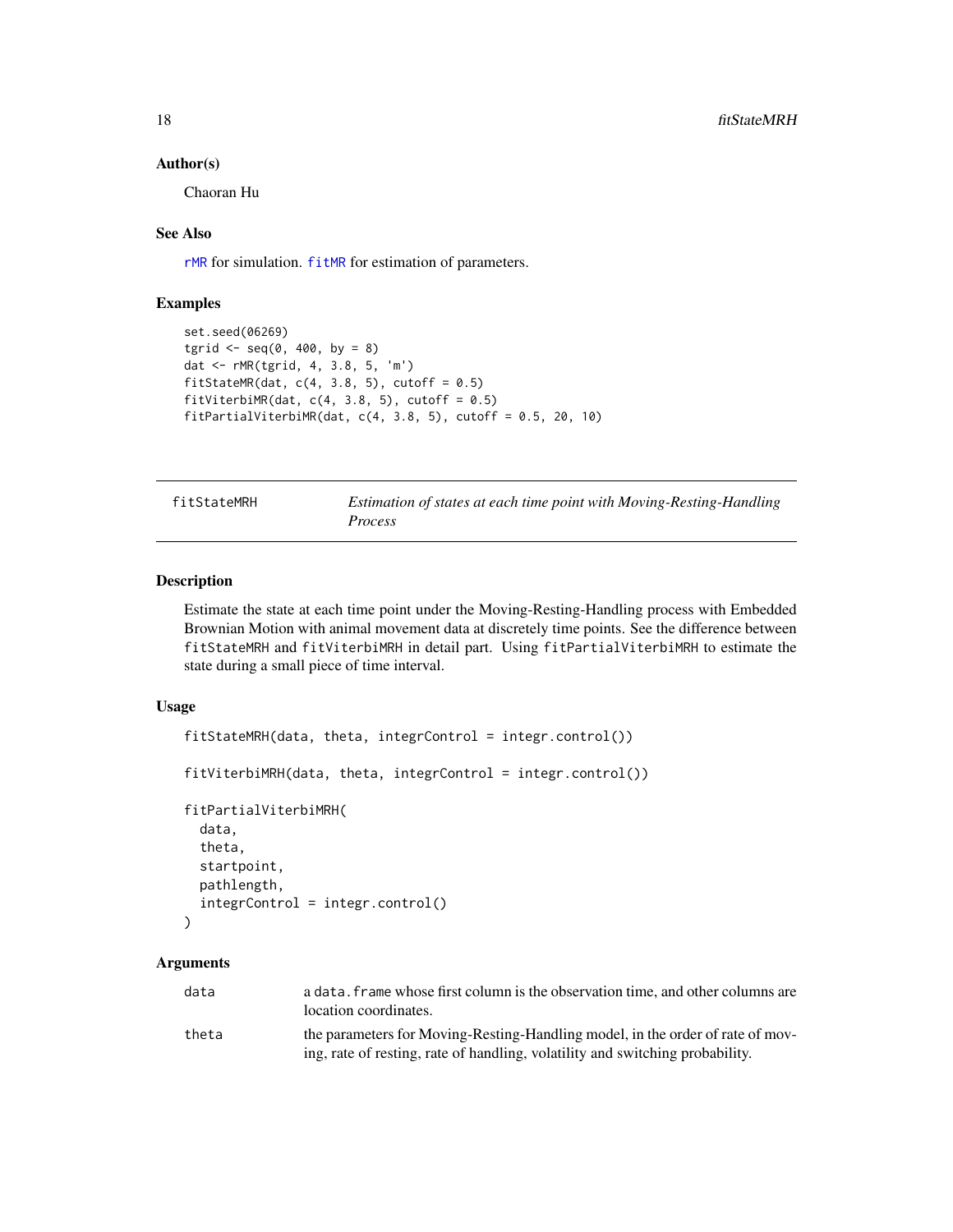<span id="page-18-0"></span>

|            | integrControl Integration control vector includes related, absited, and subdivisions. |
|------------|---------------------------------------------------------------------------------------|
| startpoint | Start time point of interested time interval.                                         |
| pathlength | the length of interested time interval.                                               |

# Details

fitStateMRH estimates the most likely state by maximizing the probability of  $Pr(S(t = t_k))$  $s_k|X|$ , where X is the whole data and  $s_k$  is the possible sates at  $t_k$  (moving, resting or handling).

fitViterbiMRH estimates the most likely state path by maximizing  $Pr(S(t = t_0) = s_0, S(t =$  $t_1$ ) =  $s_1, ..., S(t = t_n) = s_n|X$ , where X is the whole data and  $s_0, s_1, ..., s_n$  is the possible state path.

fitPartialViterbiMRH estimates the most likely state path of a small peice of time interval, by maximizing the probability of  $Pr(S(t = t_k) = s_k, ..., S(t = t_{k+q-1}) = s_{k+q-1}|X)$ , where k is the start time point and  $q$  is the length of interested time interval.

#### Value

A data.frame contains estimated results, with elements:

- original data be estimated.
- conditional probability of moving, resting, handling (p.m, p.r, p.h), which is  $Pr(S(t =$  $t_k$ ) =  $s_k$ |X) for fitStateMRH;  $log - Pr(s_0, ..., s_k|X_k)$  for fitViterbiMRH, where  $X_k$  is  $(X_0, ..., X_k)$ ; and  $log - Pr(s_k, ..., s_{k+q-1}|X)$  for fitPartialViterbiMRH.
- estimated states with 0-moving, 1-resting, 2-handling.

#### Author(s)

Chaoran Hu

#### References

Pozdnyakov, V., Elbroch, L.M., Hu, C., Meyer, T., and Yan, J. (2018+) On estimation for Brownian motion governed by telegraph process with multiple off states. <arXiv:1806.00849>

#### See Also

[rMRH](#page-23-1) for simulation. [fitMRH](#page-11-1) for estimation of parameters.

#### Examples

```
## Not run:
## time consuming example
set.seed(06269)
tgrid \leq seq(0, 400, by = 8)
dat <- rMRH(tgrid, 4, 0.5, 0.1, 5, 0.8, 'm')
fitStateMRH(dat, c(4, 0.5, 0.1, 5, 0.8))
fitViterbiMRH(dat, c(4, 0.5, 0.1, 5, 0.8))
fitPartialViterbiMRH(dat, c(4, 0.5, 0.1, 5, 0.8), 20, 10)
```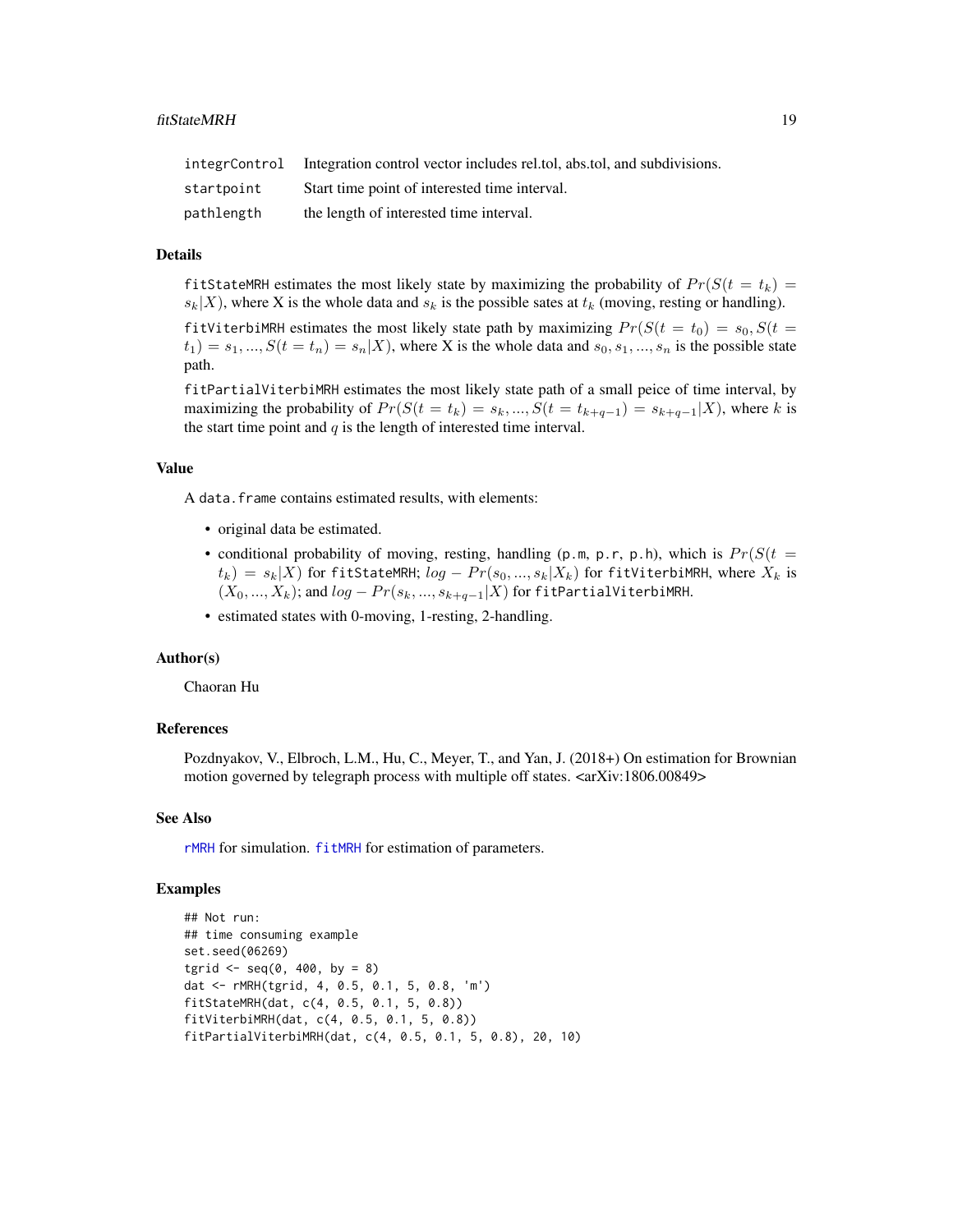<span id="page-19-0"></span>## End(Not run)

integr.control *Auxiliary for Controlling Numerical Integration*

#### Description

Auxiliary function for the numerical integration used in the likelihood and composite likelihood functions. Typically only used internally by 'fitMR' and 'fitMRH'.

#### Usage

```
integr.control(
  rel.tol = .Machine$double.eps^0.25,
  abs.tol = rel.tol,subdivisions = 100L
\mathcal{L}
```
# Arguments

| rel.tol      | relative accuracy requested.        |
|--------------|-------------------------------------|
| abs.tol      | absolute accuracy requested.        |
| subdivisions | the maximum number of subintervals. |

#### Details

The arguments are the same as integrate, but passed down to the C API of Rdqags used by integrate.

#### Value

A list with components named as the arguments.

rBMME *Sampling from Brown Motion with Measurement Error*

# Description

Given the volatility parameters of a Brownian motion and normally distributed measurement errors, generate the process at discretely observed time points of a given dimension.

#### Usage

 $r$ BMME(time, dim = 2, sigma = 1, delta = 1)  $r$ Bmme(time, dim = 2, sigma = 1, delta = 1)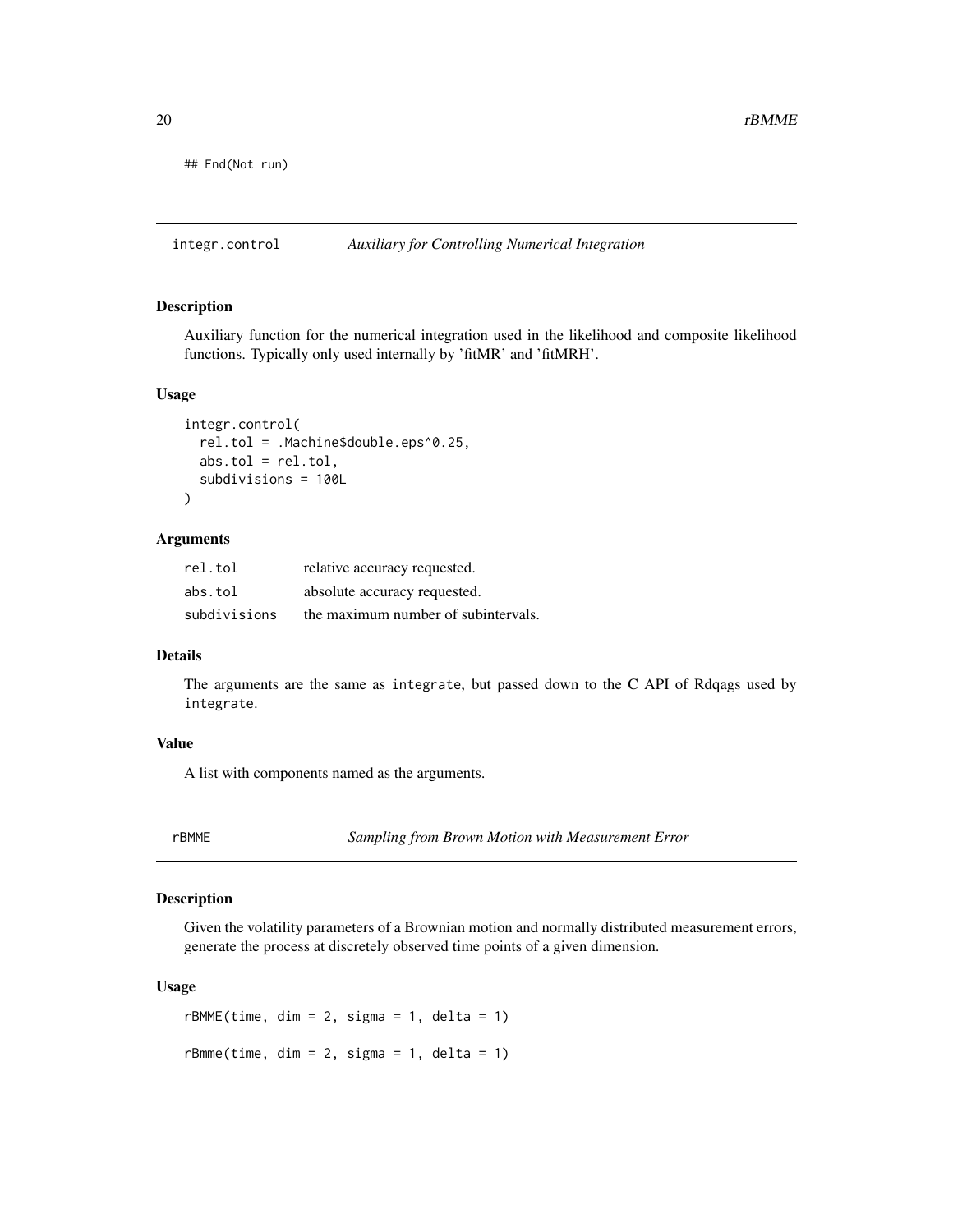#### <span id="page-20-0"></span> $rMM$  21

#### Arguments

| time  | vector of time points at which observations are to be sampled |
|-------|---------------------------------------------------------------|
| dim   | (integer) dimension of the Brownian motion                    |
| sigma | volatility parameter (sd) of the Brownian motion              |
| delta | sd parameter of measurement error                             |

# Value

A data.frame whose first column is the time points and whose other columns are coordinates of the locations.

# References

Pozdnyakov V., Meyer, TH., Wang, Y., and Yan, J. (2013) On modeling animal movements using Brownian motion with measurement error. Ecology 95(2): p247–253. doi:doi:10.1890/13-0532.1.

#### Examples

```
tgrid \leq - seq(0, 10, length = 1001)
## make it irregularly spaced
tgrid <- sort(sample(tgrid, 800))
dat <- rBMME(tgrid, 1, 1)
plot(dat[,1], dat[,2], xlab="t", ylab="X(t)", type="l")
```

| rMM | Sampling from a Moving-Moving Process with 2 Embedded Brownian |
|-----|----------------------------------------------------------------|
|     | <i>Motion</i>                                                  |

#### Description

A moving-moving process consists of two states: moving (large) and moving (small). The transition between the two states is modeled by an alternating renewal process, with exponentially distributed duration. An animal moves according to two Brownian motions with different volatility parameters.

# Usage

```
rMM(time, lamM1, lamM2, sigma1, sigma2, s0, dim = 2)
```

| time        | time points at which observations are to be simulated      |
|-------------|------------------------------------------------------------|
| $l$ am $M1$ | rate parameter of the exponential duration while moving 1  |
| $l$ am $M2$ | rate parameter of the exponential duration while moving 2  |
| sigma1      | volatility parameter of the Brownian motion while moving 1 |
| sigma2      | volatility parameter of the Brownian motion while moving2  |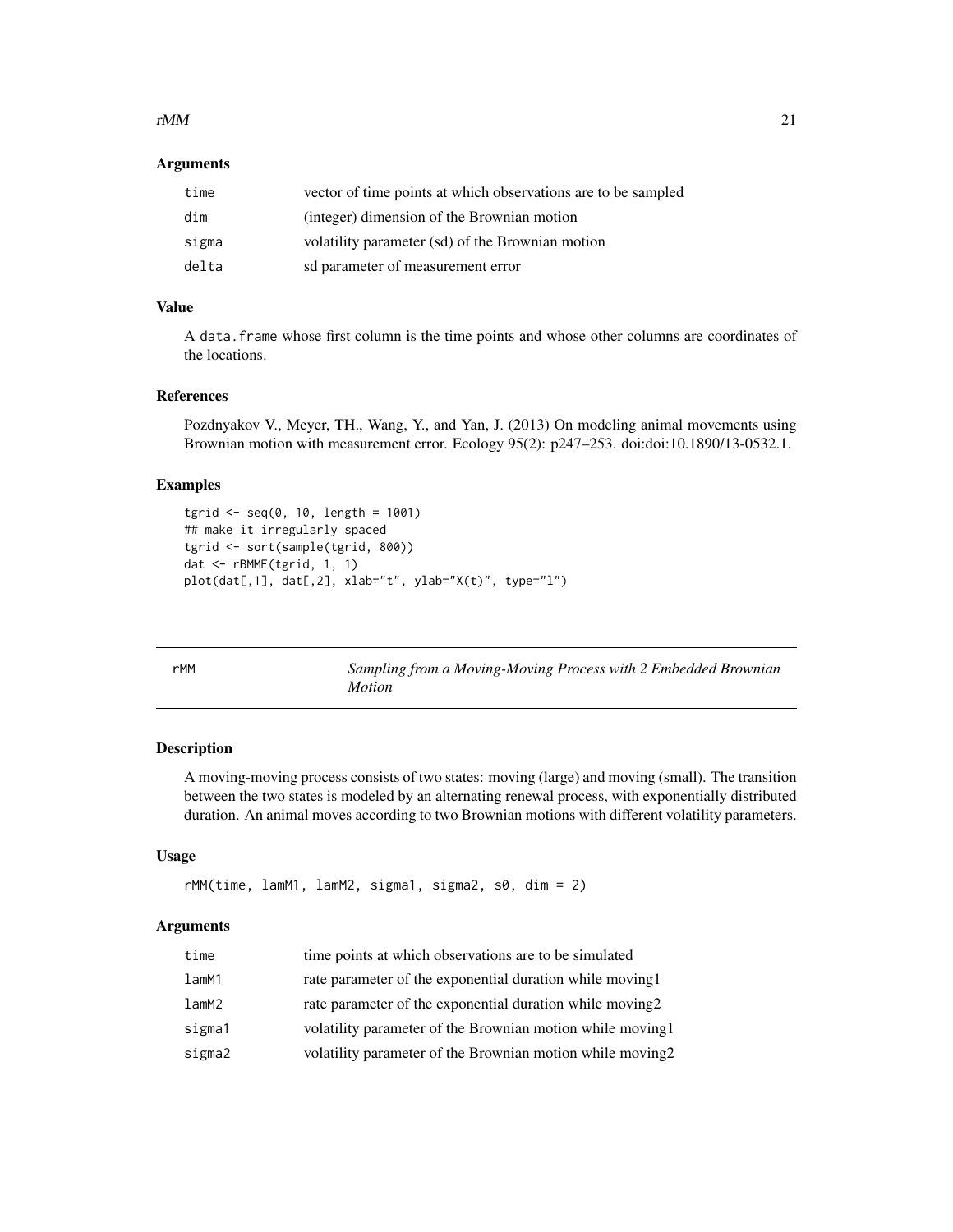<span id="page-21-0"></span>

| s0  | the state at time 0, must be one of "m1" or "m2", for moving1 and moving2,<br>respectively |
|-----|--------------------------------------------------------------------------------------------|
| dim | (integer) dimension of the Brownian motion                                                 |

# Value

A data.frame whose first column is the time points and whose other columns are coordinates of the locations.

#### References

Yan, J., Chen, Y., Lawrence-Apfel, K., Ortega, I. M., Pozdnyakov, V., Williams, S., and Meyer, T. (2014) A moving-resting process with an embedded Brownian motion for animal movements. Population Ecology. 56(2): 401–415.

Pozdnyakov, V., Elbroch, L., Labarga, A., Meyer, T., and Yan, J. (2017) Discretely observed Brownian motion governed by telegraph process: estimation. Methodology and Computing in Applied Probability. doi:10.1007/s11009-017-9547-6.

#### Examples

```
tgrid <- seq(0, 100, length=100)
dat <- rMM(tgrid, 1, 0.1, 1, 0.1, "m1")
plot(dat[,1], dat[,2], xlab="t", ylab="X(t)", type='l')
```
<span id="page-21-1"></span>rMR *Sampling from a Moving-Resting Process with Embedded Brownian Motion*

#### Description

A moving-resting process consists of two states: moving and resting. The transition between the two states is modeled by an alternating renewal process, with exponentially distributed duration. An animal stays at the same location while resting, and moves according to a Brownian motion while moving.

#### Usage

```
rMR(time, lamM, lamR, sigma, s0, dim = 2, state = FALSE)
rMovRes(time, lamM, lamR, sigma, s0, dim = 2)
rMRME(time, lamM, lamR, sigma, sig_err, s0, dim = 2, state = FALSE)
```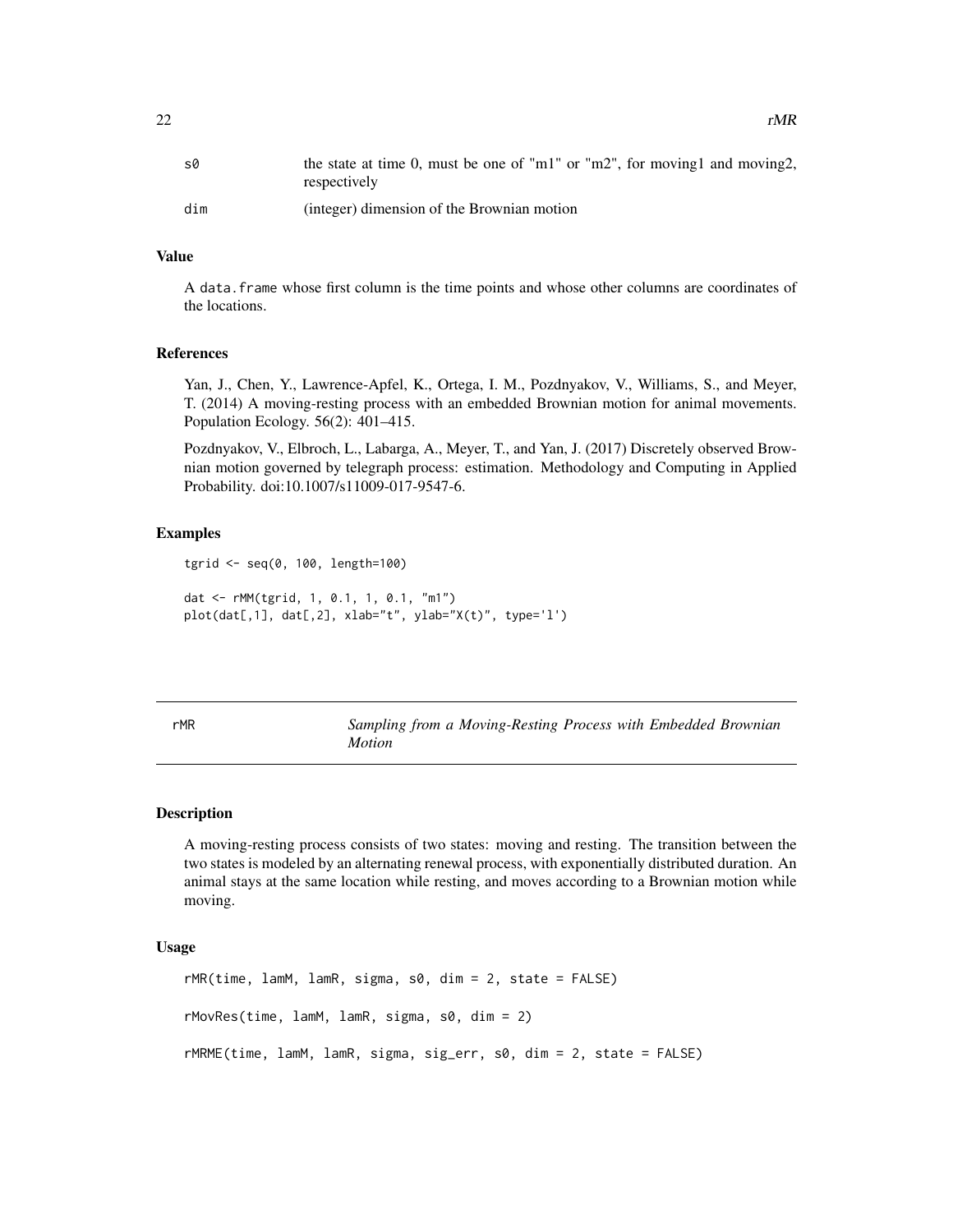#### $rMR$  23

#### Arguments

| time       | time points at which observations are to be simulated                                |
|------------|--------------------------------------------------------------------------------------|
| $l$ am $M$ | rate parameter of the exponential duration while moving                              |
| lamR       | rate parameter of the exponential duration while resting                             |
| sigma      | volatility parameter of the Brownian motion while moving                             |
| s0         | the state at time 0, must be one of "m" or "r", for moving and resting, respectively |
| dim        | (integer) dimension of the Brownian motion                                           |
| state      | indicates whether the simulation show the states at given time points.               |
| sig_err    | s.d. of Gaussian white noise                                                         |

# Value

A data.frame whose first column is the time points and whose other columns are coordinates of the locations.

### References

Yan, J., Chen, Y., Lawrence-Apfel, K., Ortega, I. M., Pozdnyakov, V., Williams, S., and Meyer, T. (2014) A moving-resting process with an embedded Brownian motion for animal movements. Population Ecology. 56(2): 401–415.

Pozdnyakov, V., Elbroch, L., Labarga, A., Meyer, T., and Yan, J. (2017) Discretely observed Brownian motion governed by telegraph process: estimation. Methodology and Computing in Applied Probability. doi:10.1007/s11009-017-9547-6.

# Examples

```
tgrid <- seq(0, 10, length=1001)
## make it irregularly spaced
tgrid <- sort(sample(tgrid, 800))
dat <- rMR(tgrid, 1, 1, 1, "m")
plot(dat[,1], dat[,2], xlab="t", ylab="X(t)", type='l')
dat2 <- rMR(tgrid, 1, 1, 1, "m", state = TRUE)
head(dat2)
dat3 <- rMRME(tgrid, 1, 1, 1, 0.01, "m", state = TRUE)
head(dat3)
plot(data[[, 1], data[[, 3], xlabel" t", ylabel" Z(t)=X(t)+GWN(0.01)" , type="1")
```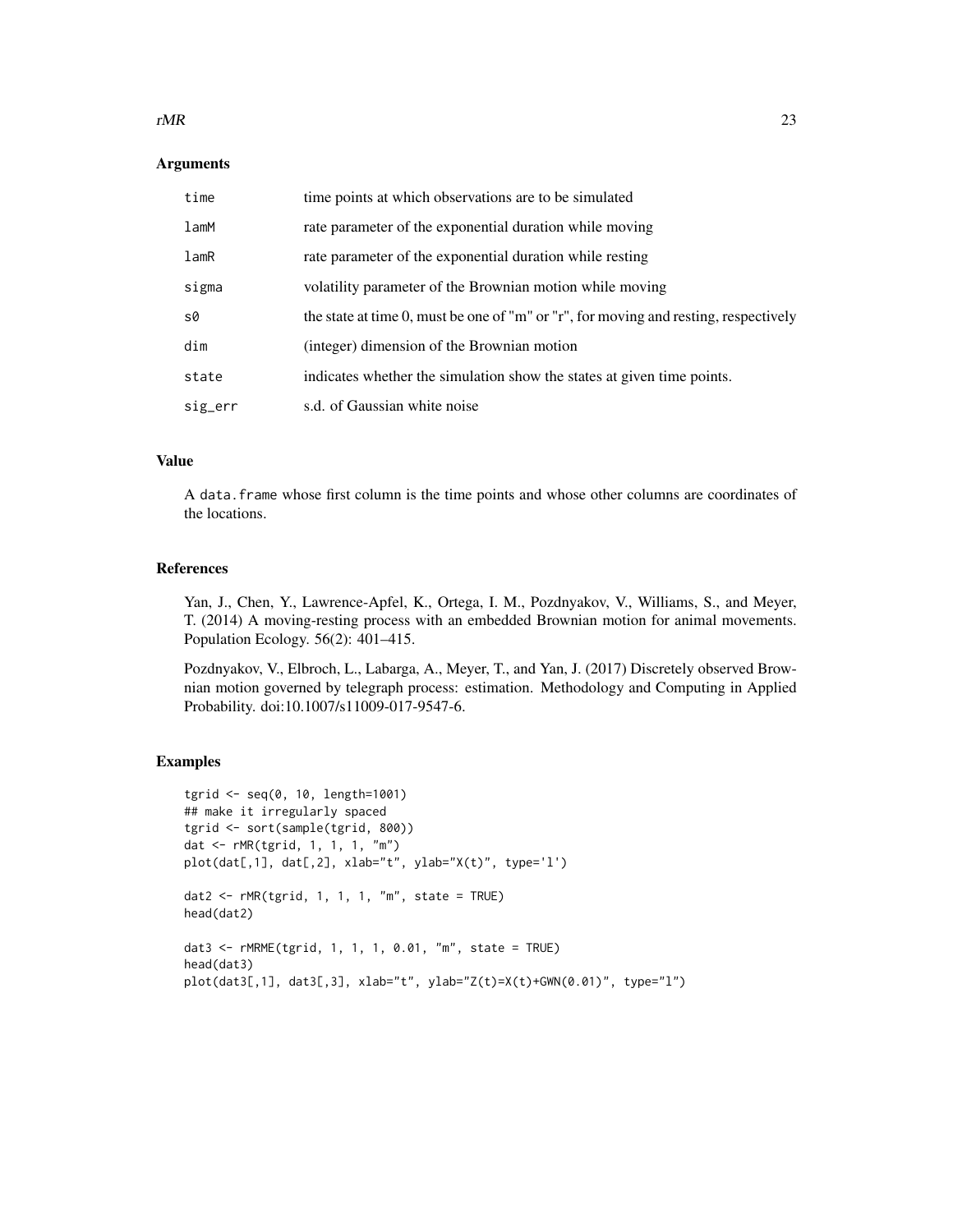<span id="page-23-1"></span><span id="page-23-0"></span>rMRH *Sampling from a Moving-Resting-Handling Process with Embedded Brownian Motion*

# Description

A moving-resting-handling process consists of three states: moving, resting and handling. The transition between the three states is modeled by an alternating renewal process, with expenentially distributed duration. An animal stays at the same location while resting and handling (the choice of resting and handling depends on Bernoulli distribution), and moves according to a Brownian motion while moving state. The sequence of states is moving, resting or staying, moving, resting or staying ... or versus

#### Usage

```
rMRH(time, lamM, lamR, lamH, sigma, p, s0, dim = 2, state = FALSE)
```
#### Arguments

| time       | time points at which observations are to be simulated                              |
|------------|------------------------------------------------------------------------------------|
| $l$ am $M$ | rate parameter of the exponential duration while moving                            |
| lamR       | rate parameter of the exponential duration while resting                           |
| lamH       | rate parameter of the exponential duration while handling                          |
| sigma      | volatility parameter of the Brownian motion while moving                           |
| p          | probability of choosing resting, and 1-p is probability of choosing handling       |
| s0         | the state at time 0, must be one of "m" (moving), "r" (resting) or "h" (handling). |
| dim        | (integer) dimension of the Brownian motion                                         |
| state      | indicates whether the simulation show the states at given time points.             |

#### Value

A data.frame whose first column is the time points and whose other columns are coordinates of the locations. If state is TRUE, the second column will be the simulation state.

# Author(s)

Chaoran Hu

#### References

Pozdnyakov, V., Elbroch, L.M., Hu, C., Meyer, T., and Yan, J. (2018+) On estimation for Brownian motion governed by telegraph process with multiple off states. <arXiv:1806.00849>

#### See Also

[fitMRH](#page-11-1) for fitting model.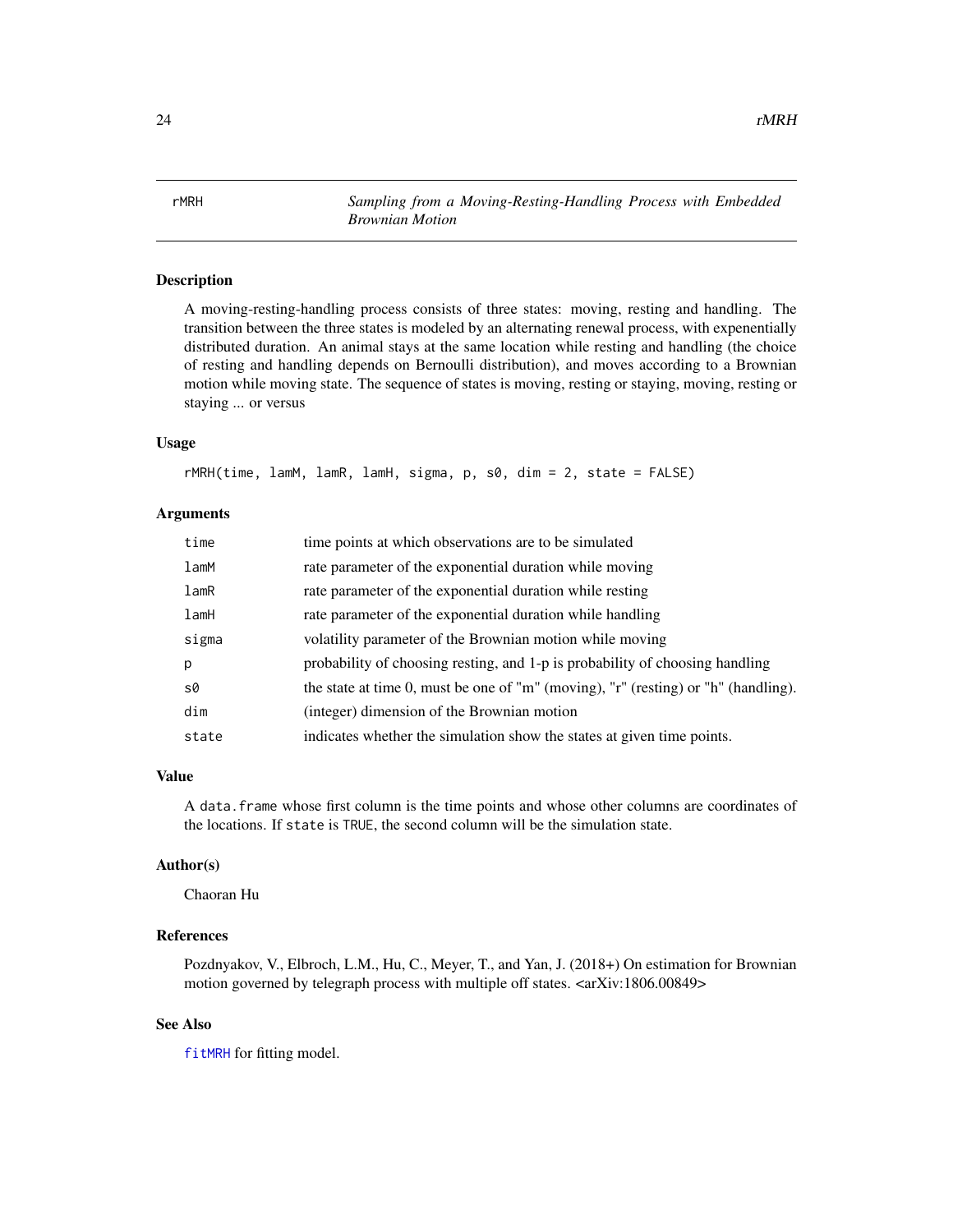#### <span id="page-24-0"></span>seasonFilter 25

#### Examples

```
set.seed(06269)
tgrid <- seq(0, 8000, length.out=1001)
dat <- rMRH(time=tgrid, lamM=4, lamR=0.04, lamH=0.2,
            sigma=1000, p=0.5, s0="m", dim=2)
plot(dat$time, dat$X1, type='l')
plot(dat$time, dat$X2, type='l')
plot(dat$X1, dat$X2, type='l')
set.seed(06269) ## show the usage of state
dat2 <- rMRH(time=tgrid, lamM=4, lamR=0.04, lamH=0.2,
             sigma=1000, p=0.5, s0="m", dim=2, state=TRUE)
head(dat)
head(dat2)
```

| seasonFilter | Subsetting data during given season for each year (seasonal analysis |
|--------------|----------------------------------------------------------------------|
|              | <i>toolbox</i> )                                                     |

#### Description

Return subsets of data from each year, which is in given time interval between startDate and endDate.

#### Usage

seasonFilter(data, startDate, endDate)

# Arguments

data The data be filtered, which has the same format as the output from [transfData](#page-25-1). startDate, endDate

> Start point and end point of time interval during a year, which has the format "MM-DD".

#### Value

A data.frame with inputted data and additional column 'BATCH' indicates which subset of inputted data is located within given time interval. In column 'BATCH', different integers stands for different segments and 0 stands for outside given time interval.

# Author(s)

Chaoran Hu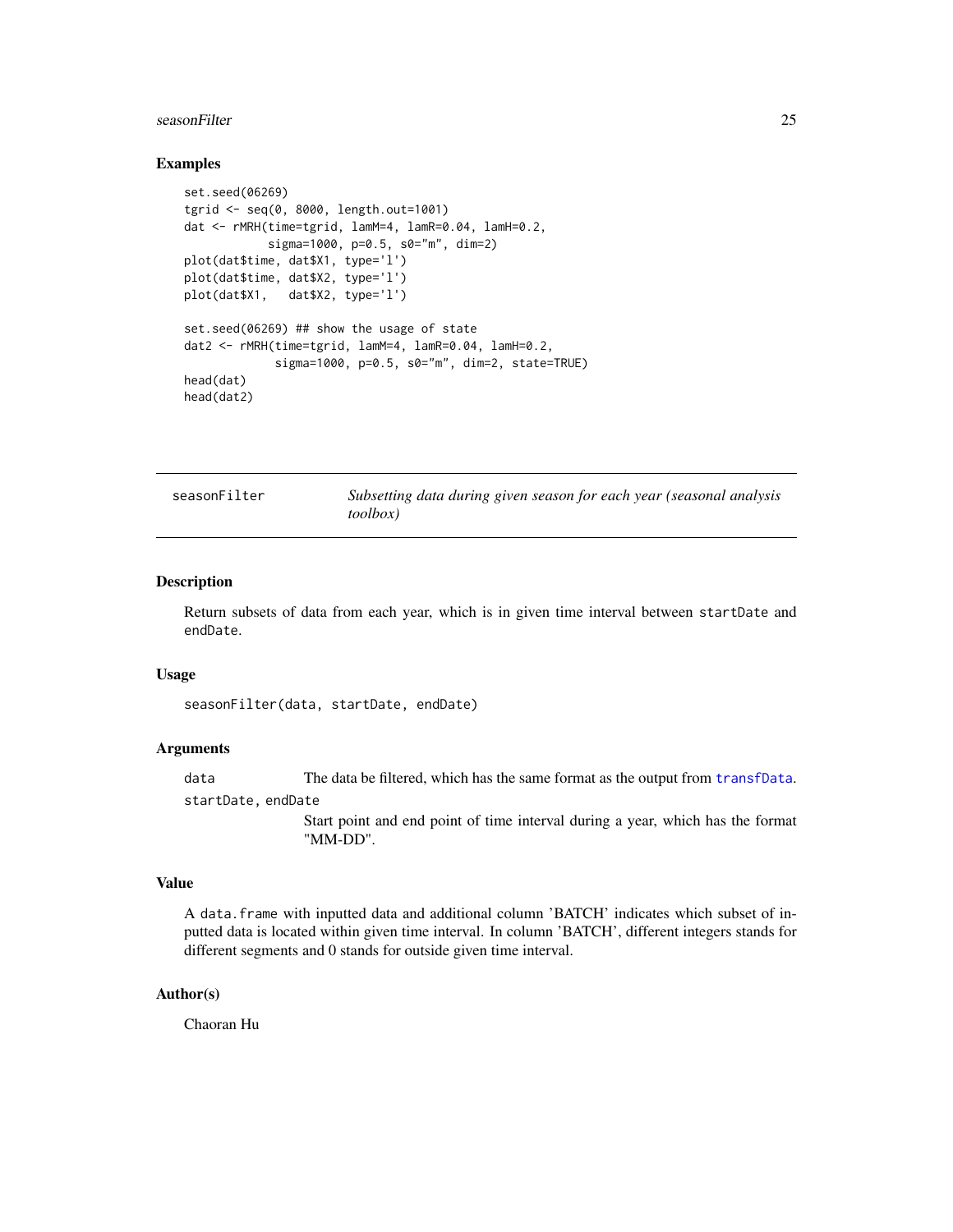<span id="page-25-0"></span>

#### Description

Animal movement models including moving-resting process with embedded Brownian motion, Brownian motion with measurement error, and moving-resting-handling process with embedded Brownian motion.

# Author(s)

- \*maintainer, author\* Chaoran Hu <chaoran.hu@uconn.edu>
- \*author\* Vladimir Pozdnyakov <vladimir.pozdnyakov@uconn.edu>
- \*author\* Jun Yan <jun.yan@uconn.edu>

<span id="page-25-1"></span>transfData *Transfer raw dataset to the standard dataset (seasonal analysis toolbox)*

# Description

Transfer the raw location dataset of animal to the standard dataset, which is acceptable in this packages. The raw dataset contains at least four components: 1. t1: data information. 2. dt..hr.: the difference of time between two sample points. 3. e1: the GPS coordinate of east-west. 4. n1: the GPS coordinate of north-south. (These weird variable names are from the original GPS data. We will change them in later version.)

#### Usage

```
transfData(data, dateFormat, roundValue = NULL, lengthUnit = "km")
```

| data       | The raw dataset.                                                                                                                                                                                                                   |
|------------|------------------------------------------------------------------------------------------------------------------------------------------------------------------------------------------------------------------------------------|
| dateFormat | Charater string indicates the format of date variable.                                                                                                                                                                             |
| roundValue | Round GPS coordinate to roundValue with unit meter. If NULL (default), no<br>rounding will be processed.                                                                                                                           |
| lengthUnit | Charater string indicates the length unit of GPS coordinate, which can be "m"<br>or "km" (default). Usually, we recommend not change the default setup of this<br>parameter. Otherwise, numerical computation problem will happen. |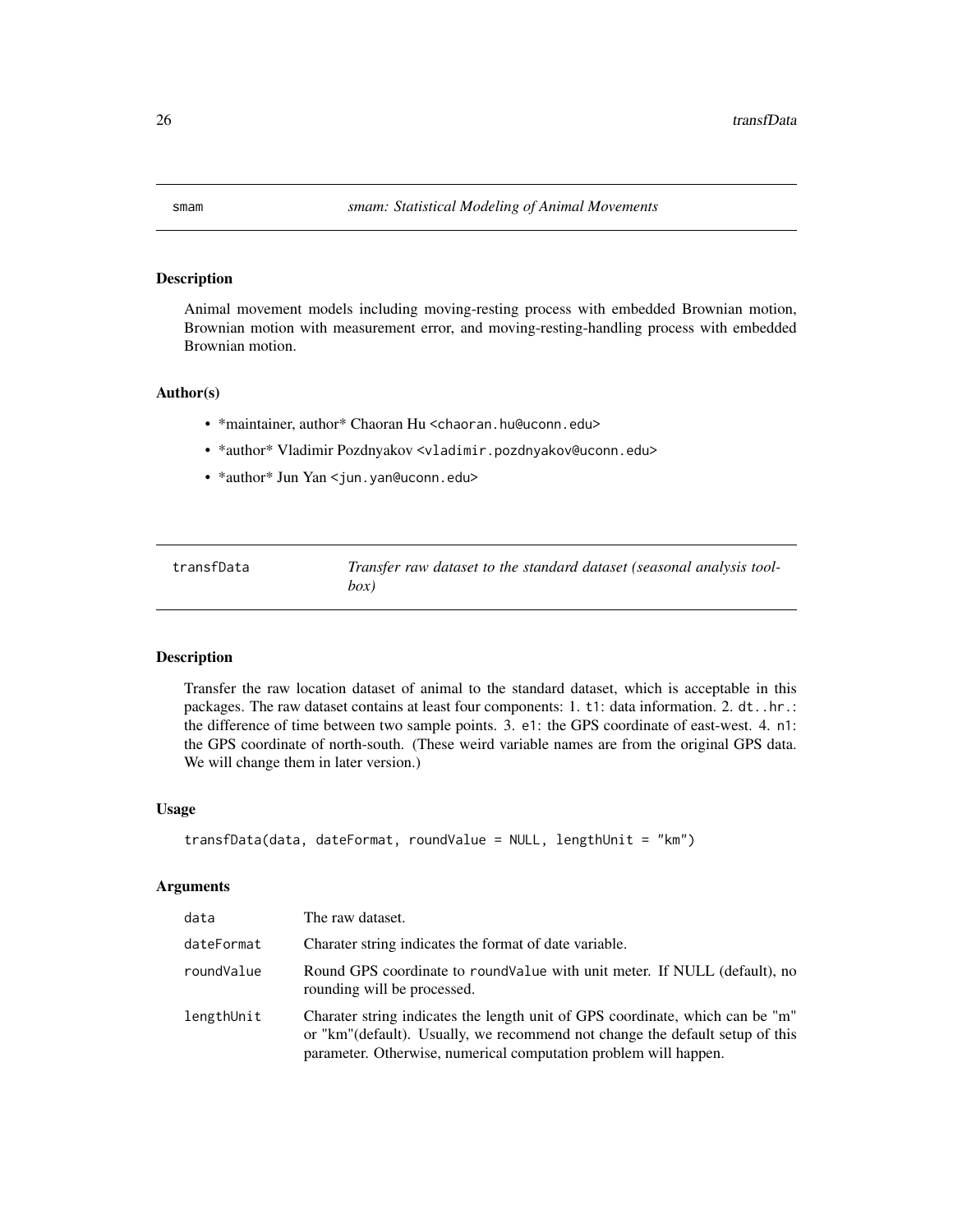#### <span id="page-26-0"></span>transfData 27

# Value

A data.frame containing the following components, which is standard format of dataset in this package:

- date: tells us the date of collecting this sample point.
- cumTime: cumulative time line. The collection of this data starts from time 0 in this time line. (Time unit is hours.)
- centerE: the centered east-west GPS coordinate with the center is the starting point (when cumTime[1]).
- centerN: the centered north-south GPS coordinate with the center is the starting point (when cumTime[1]).

# Author(s)

Chaoran Hu

# See Also

[as.Date](#page-0-0) has parameter format, which is the same as the parameter dateFormat in this function.